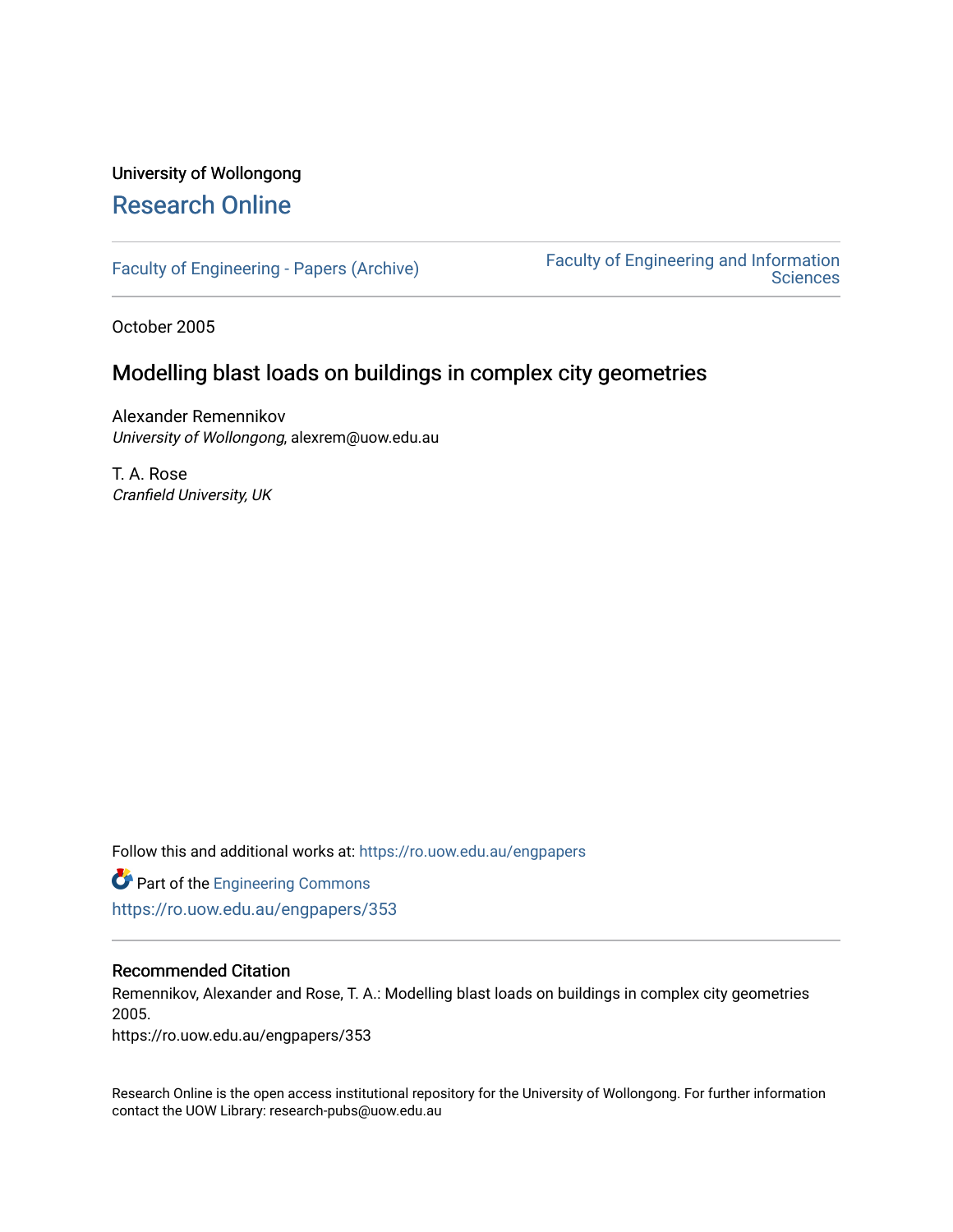# **Modelling blast loads on buildings in complex city geometries**

# **Alex M. Remennikov<sup>1</sup> and Timothy A. Rose 2**

**1** *School of Civil, Mining and Environmental Engineering, Faculty of Engineering, University of Wollongong, Wollongong NSW 2522, Australia* Phone: (61-2) 4221-5574, fax: (61-2) 4221-3238, email: alexrem@uow.edu.au

**2** *Engineering Systems Department, Cranfield University, Royal Military College of Science, Shrivenham, Swindon, SN6 8LA, UK*

**Abstract.** This paper is concerned with an accurate prediction of the effects of adjacent structures on the blast loads on a building in urban terrain. Blast loadings on structures have typically been evaluated using empirical relationships. These relationships assume that there are no obstacles between the charge and the target. In real situations, the actual blast loads can either be reduced due to shadowing by other buildings or can be enhanced due to the presence of other buildings in the vicinity. Results of the numerical simulations presented in this study for multiple buildings in an urban environment have demonstrated the importance of accounting for adjacent structures when determining the blast loads on buildings. An approach to determining the enhancement factors is described.

**Keywords:** *blast loads, urban environment, explosion, numerical simulation*

# **1. Introduction**

Protecting civilian buildings from the threat of terrorist activities is one of the most critical challenges for structural engineers today. Events of the past few years have greatly heightened the awareness of structural designers of the threat of terrorist attacks using explosive devices. Extensive research into blast effects analysis and techniques to protect buildings has been initiated in many countries to develop methods of protecting critical infrastructure and the built environment. The private sector is also increasingly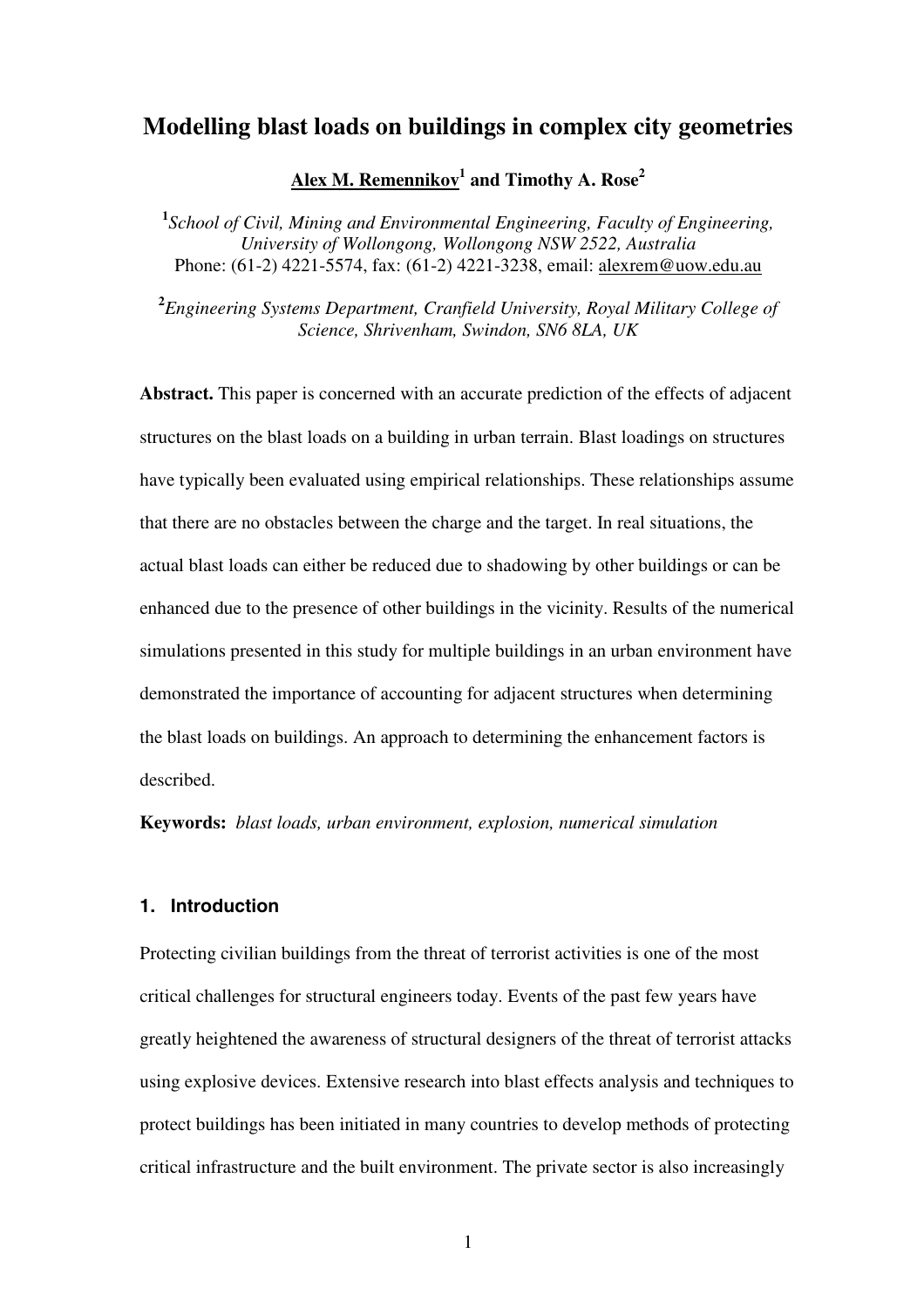considering measures to protect so-called "icon buildings" against the threat of external terrorist bomb attacks.

There are a number of means available to help prevent a successful terrorist attack on a building. One of the most effective measures consists of gathering intelligence that can be used to stop an attack before it takes place. Another measure that can be used to protect many new and existing buildings is the design and retrofit of structures, which can resist blast loadings and protect occupants. This area of research is currently receiving a great deal of attention by the engineering community.

Although it is recognised that no civilian buildings can be designed to withstand any conceivable terrorist threat, it is possible to improve the performance of structural systems by better understanding the factors that contribute to a structure's blast resistance. One such factor is the ability of the structural designer to accurately predict the blast loadings on structural components using analytical or numerical tools that take into account the complexity of the building, the presence of nearby structures and the surrounding environment.

Historical records indicate that the majority of terrorist incidents have occurred in an urban environment in the presence of nearby buildings forming the street geometries. Intuition suggests that the peak pressure and impulse associated with the blast wave should be higher in narrow streets, compared to wider ones. In fact, it has been observed that the confinement provided by tall buildings could drastically increase the blast loads by an order of magnitude or more above that produced in the free field by the same explosion source. However, systematic quantification of these effects has only recently been addressed by a few researchers [1-3], and they are still not described satisfactorily over a wide range of possible distances and street configurations.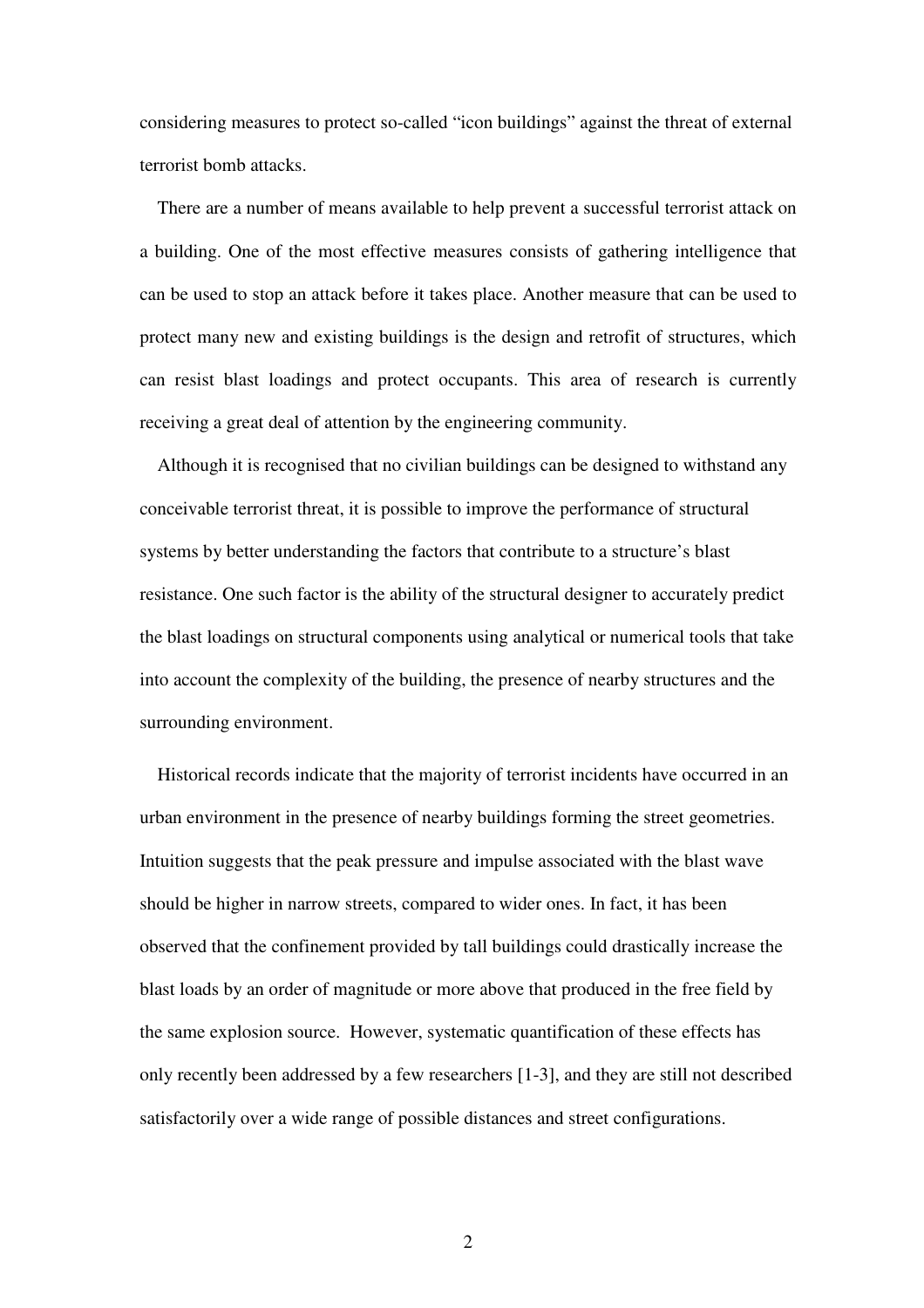The aim of this paper is to demonstrate the importance of considering the effects of congestion between buildings on blast loading and to present numerical techniques to predict the loads on buildings in an urban environment.

## **2. Existing experimental and numerical results**

#### *2.1 Experimental evidence of the effect of street confinement*

Smith, *et al.* [4] have presented the results of a small-scale experimental investigation of a number of generic street configurations. One of the experiments involved construction of a straight street model from reinforced concrete blocks, terminated by a simple T-junction formed from a cubic building made of steel. The test set-up also included charges of about 7 g of plastic explosive, which were placed in the middle of the street. The charges were placed at different scaled distances  $Z = R/W^{1/3}$ , where R is the range from the charge, and *W* is the equivalent charge mass of TNT) from the building at the end of the street. The measured peak reflected overpressure values for two configurations, where the street buildings were first present and then removed. Figure 1 clearly demonstrates the considerable pressure enhancement by a factor up to four as a result of confinement provided by buildings along the street.

The effect of confinement on the positive and negative phase blast wave impulses was studied experimentally and numerically by Rose and Smith [2]. Straight street configurations with different widths and different heights have been investigated experimentally to validate findings of the numerical studies. The selected configurations were representative of relatively small and large street width, together with relatively low to very high building heights. The layouts of the experiments were chosen to represent a scaled version of a realistic threat where a 1000 kg TNT charge is detonated in the middle of the street. The experiments were performed at a one-fortieth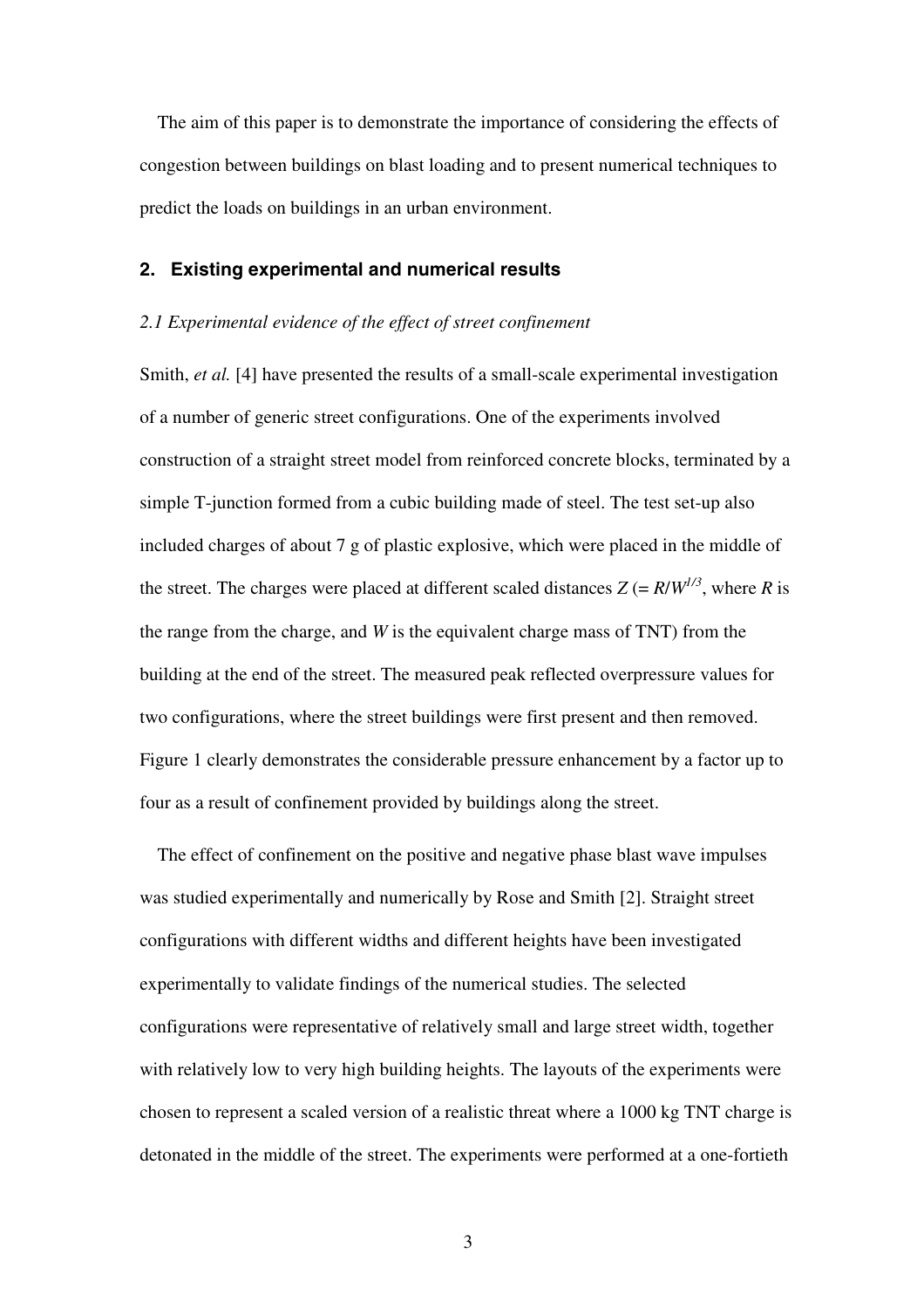scale. The explosive charge was 15.6 g of TNT equivalent. The models were constructed from reinforced concrete beams, some of which had pressure transducer mounts cast into one face. The outcome of these studies confirmed that the positive phase impulse is enhanced significantly above the equivalent reflected impulses calculable from scaled blast parameters such as those contained in design manuals [5,6], and the enhancement is dependent on the street width and the building height. These studies also established that the negative phase impulse is affected by the confinement effect but in a less straightforward way than the positive phase impulse.

## *2.2 Computer code validation for blasts in urban terrains*

Blast loads in simple geometries can be predicted using empirical or semi-empirical methods, such as those presented in the design manuals [5,6]. For a review of methods for predicting the blast effects on a building in a simple geometry see [7]. These can be employed when blast load prediction on an isolated structure is required. In more complex geometries typical of modern city central business districts (CBDs), one approach is to use three-dimensional hydrocode or Computational Fluid Dynamics (CFD) calculations using numerical tools such as AUTODYN [8], CTH [9], SHAMRC [10], or Air3D [11] to provide reliable estimates of the effects of adjacent structures on the blast loads on buildings in CBDs.

Experiments have been conducted to validate the numerical simulation techniques against blast load experimental results. Fairlie [12] has experimentally evaluated the channelling of a blast wave in a crossroads type geometry and compared the experimental and numerical peak pressures and impulses against the results predicted by AUTODYN. It was demonstrated that numerical results for the crossroads configuration agreed to within 15 per cent for peak pressures and positive phase impulses. Computer codes Air3D and SHAMRC have also been validated for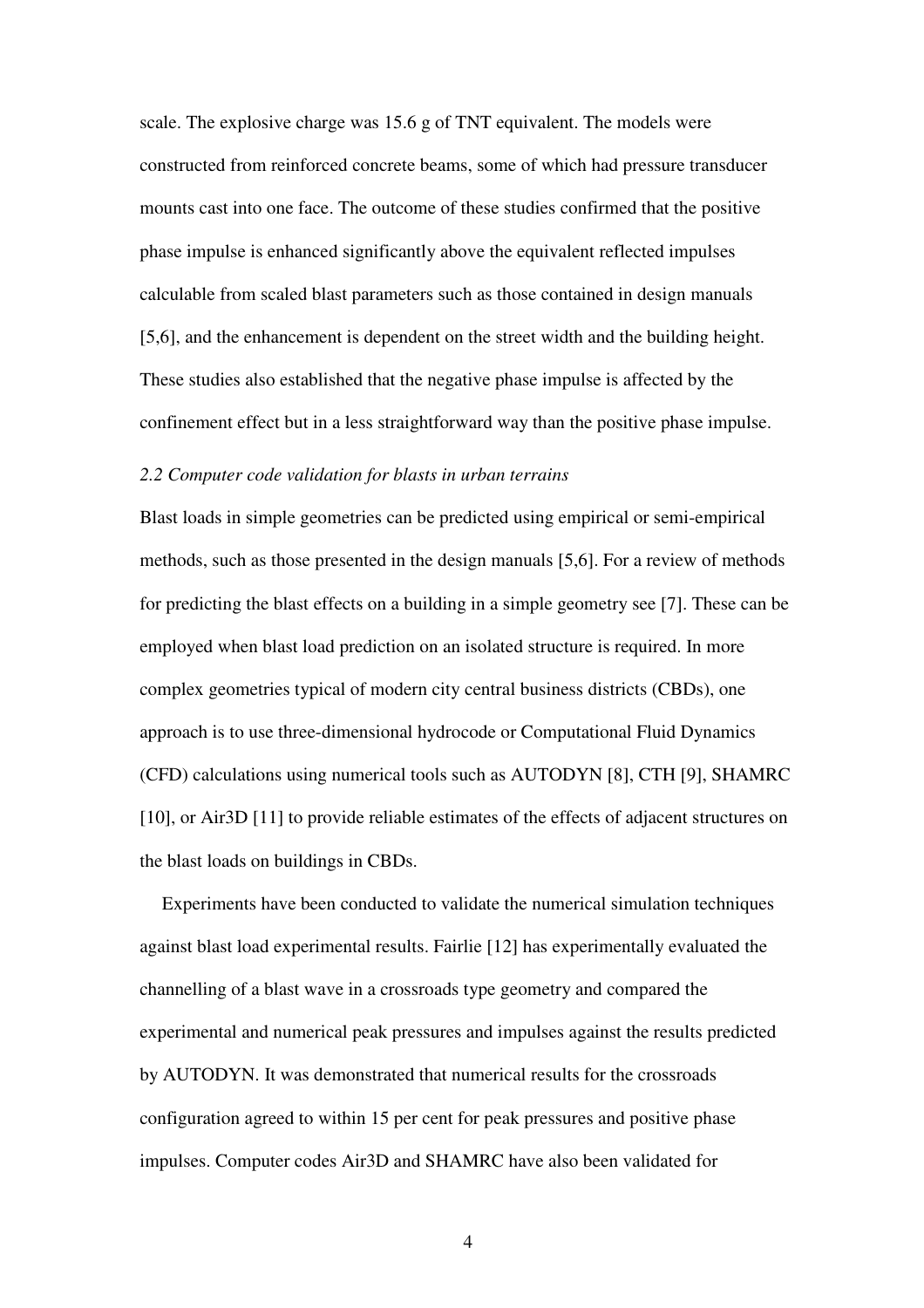predicting free-field airblast pressure histories as well as blast loads in more complex street geometries [2,10].

The disadvantage of using numerical modelling to predict blast loads on buildings is the computer resources that are required for precise and reliable simulations. To resolve accurately the peak pressures and impulses, three-dimensional simulations ideally use a computational domain on the order of  $10^6$ - $10^7$  cells or more. For example, the multiple building blast simulation described by Bevins [13] used the model with 38 million cells. The 25 msec simulation required 160 hours on 23 processors of the Compaq SC45 supercomputer. For those without access to a supercomputer, it would be more practical to break up a larger problem into smaller detailed analyses that cover different scaled ranges.

# **3. Multiple Building Numerical Simulation**

Several experimental and numerical studies [2-4] have demonstrated that the blast loads on a building are affected by the presence of adjacent structures. Whether the blast loads are reduced due to shadowing by other buildings or augmented due to reflection and channelling of the airblast pressure is generally determined by the design of the buildings, the layout of nearby streets, and the location and size of the explosive device.

A limited number of experiments involving small-scale models have been conducted to validate numerical simulations of blast wave – multiple structures interaction [4,14]. A combined experimental–analytical approach has proven to be the most economical way to investigate the phenomenology of blast wave propagation in complex city terrains. Numerical simulations can be used to extend the database of blast effects in urban terrains by varying the parameters in numerical models. Moreover, analyses can be performed for cases where experiments cannot be performed or where the required design information cannot be extracted from experimental results. Based on the results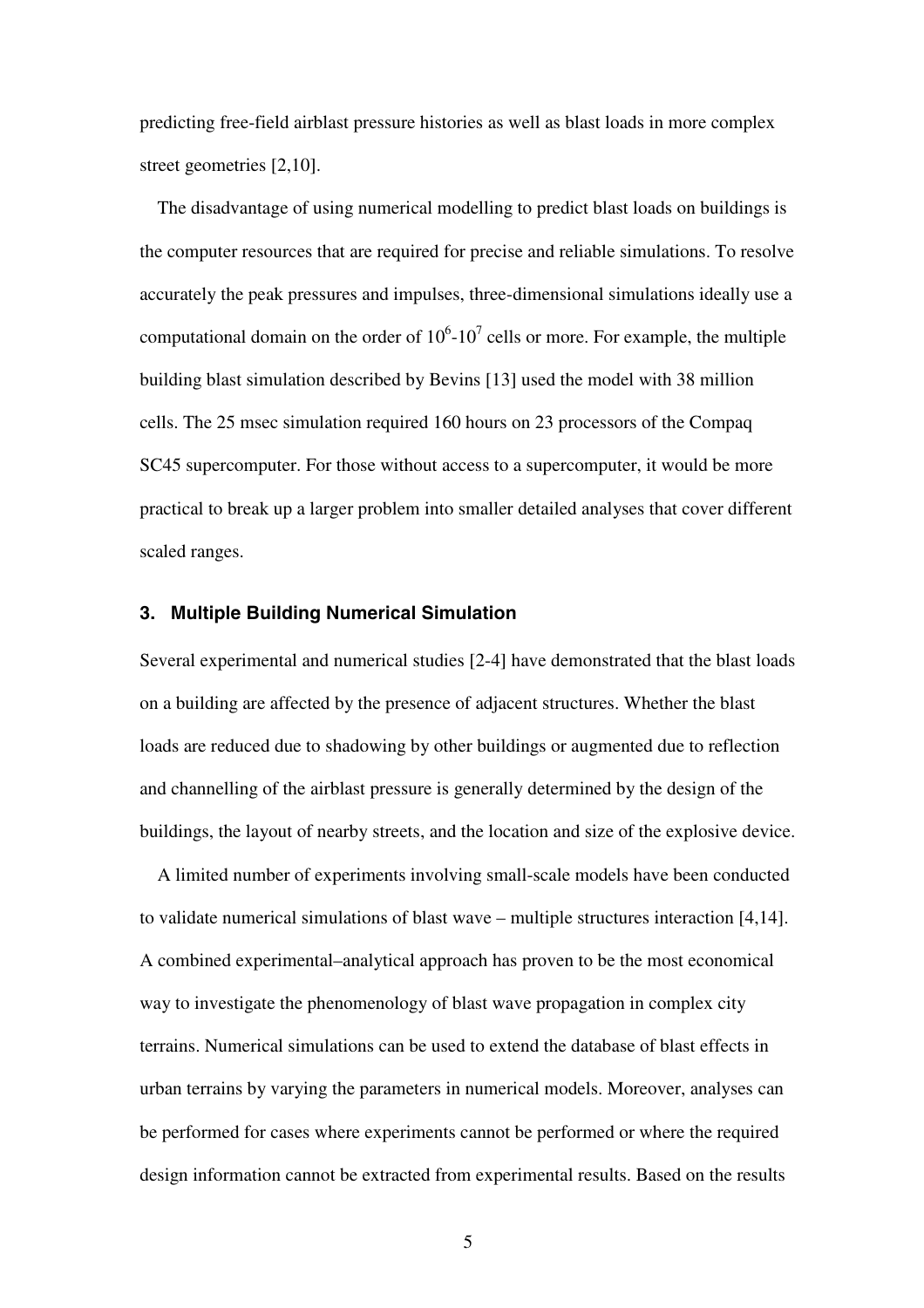of the simulations, validated and improved methods can be developed for predicting blast loads on buildings in congested city environments.

Better to understand the phenomenology that affects the blast loads on a structure, numerical simulations were performed using the Australian Partnership for Advanced Computing (APAC) High Performance Computing (HPC) facilities. The computer code Air3D [11], compiled to run on the Compaq AlphaServer SC45 system, was used to perform a series of airblast calculations in this paper. Air3D uses an explicit, finite volume formulation to solve one-, two- and three-dimensional forms of the Euler equations. The computational grid uses cubic cells in a regular Cartesian mesh.

### *3.1 Two-building simulation*

Shielding effects and reflection of pressure off the adjacent structures were studied in the two-building simulation. Two target buildings and the geometric parameters of the model are shown in Figure 2. The two-building model represents a scenario where the explosive charge of *W* kg of TNT equivalent is detonated at close range from a smaller building (Building 1) that provides partial shielding to an adjacent larger building (Building 2). The scaled standoff distance to Building 1 is  $Z_1 = R_1/W^{1/3} = 0.5$  m/kg<sup>1/3</sup>, and the standoff distance to Building 2 is  $Z_2 = 1.0$  m/kg<sup>1/3</sup>. The height of the buildings was also scaled by the cubic root of the explosive weight, *W*, in order to be used as the design parameter. In the model, the centre of the explosive charge was in line with the centres of the target buildings.

The buildings were modelled as rigid reflective surfaces. Typical simulation of blast wave – rigid building interaction with Air3D includes three stages with automatic remapping between each stage: (1) one-dimensional analysis for the spherically symmetrical region between the centre of the explosive charge and the ground, if the high explosive (HE) source is detonated above the ground level; (2) two-dimensional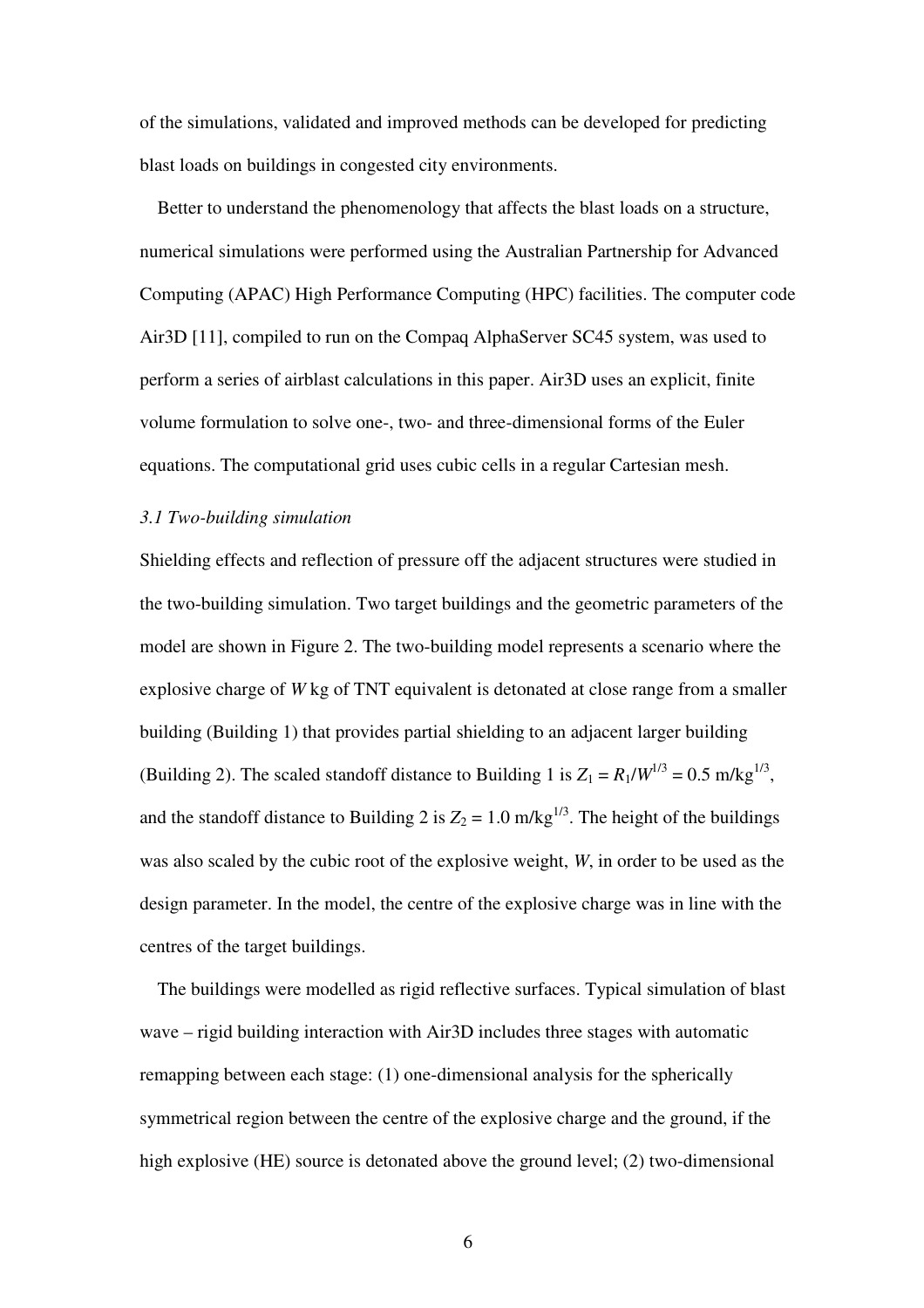blast wave propagation for the radially symmetrical region from the time when the blast wave reaches the ground level to when it reaches the nearest surface of the target building; and (3) three-dimensional analysis to capture such effects as multiple reflection, diffraction, blast focusing and shielding.

The two-building model comprised about  $5,000,000 \times 10$  mm cubic cells. The threedimensional model was extended in each direction so that the presence of boundaries did not affect the results of analyses. The target points, where blast pressure and impulses were measured, were distributed over the front and rear walls of the buildings. The 10 msec simulation required 15 hours on the Compaq AlphaServer SC. The results of the two-building simulation were compared against a baseline model, in which only the second building was present to accentuate the effects of blast wave interaction with a group of buildings. All the simulations took advantage of a symmetry plane through the centre of the two buildings and the hemispherical charge that effectively reduces the model size by a factor of two.

## *3.2 Collateral blast effects due to blast focusing*

The street layout adopted for the simulation of collateral blast effects is shown in Figure 3. A hemispherical explosive charge of *W* kg of TNT was placed in the middle of the street at the ground level at a standoff distance of  $0.5 \text{ m/kg}^{1/3}$  from the nearest building bordering the street, which is designated as the Primary Target building in Figure 3. A standoff distance to the Secondary Target building at the T-junction was *R* m. This allowed investigation of the blast wave propagation along the street for the scaled street distances up to  $R/W^{1/3} = 10$  m/kg<sup>1/3</sup>. The scaled height of buildings bordering the street was varied from  $h/W^{1/3} = 1.0 \text{ m/kg}^{1/3}$  to 4.0 m/kg<sup>1/3</sup> with a 1.0 $m/kg^{1/3}$  increment. The height of the secondary target building at the opposite end from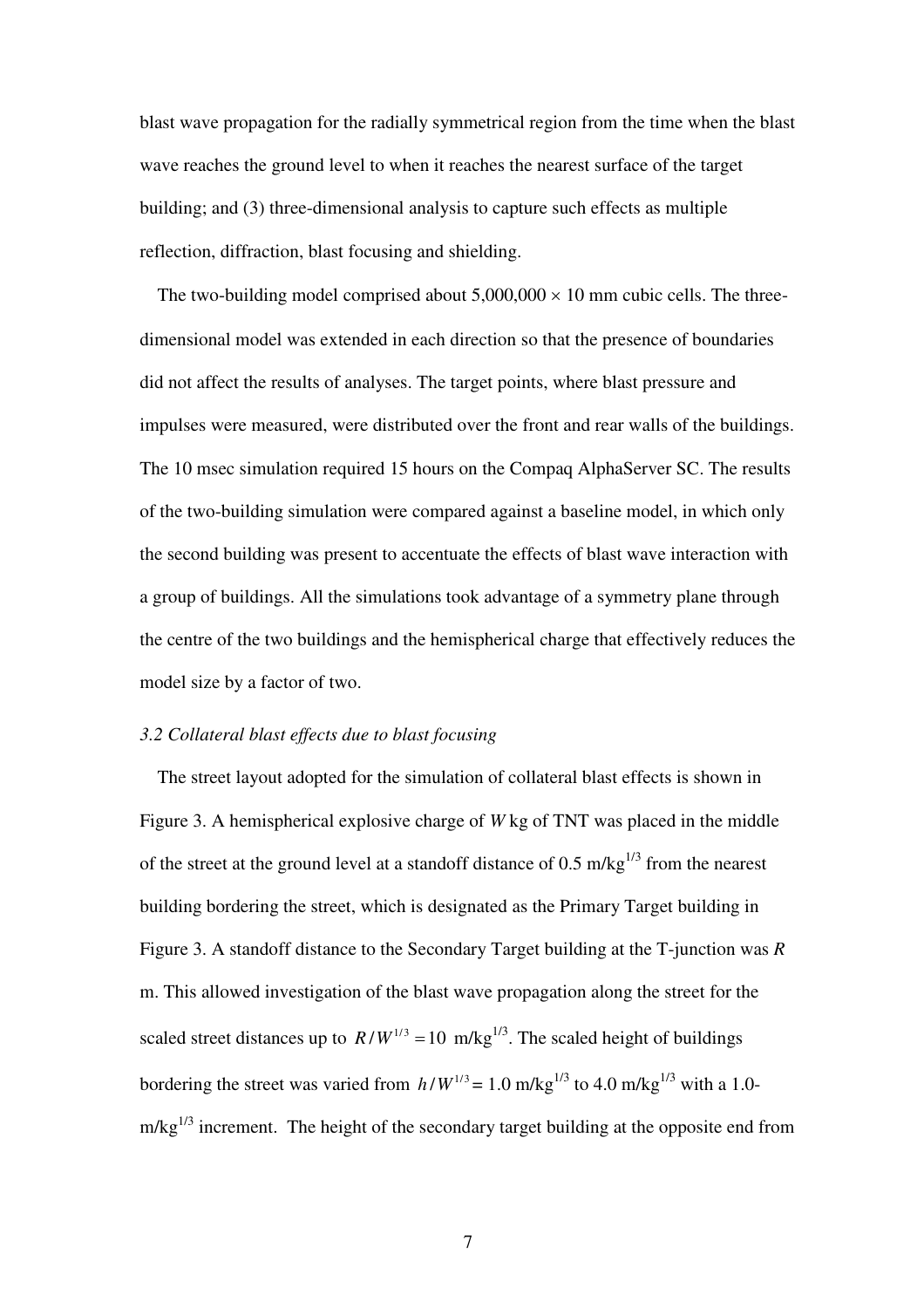the explosion was kept constant at 1.5 m/kg<sup>1/3</sup>, which is indicative of a medium-sized shopping mall building.

The street numerical model consisted of about  $18,000,000 \times 0.3$  m cubic cells. The 250 msec simulation required about 35 hours to complete each analysis on the AlphaServer SC45 system. The simulation took advantage of symmetry through the centre of the street. In addition to the street layout simulation, the free-field blast parameters for a surface burst charge were derived analytically for the pressure measuring points along the centre of the street and at the surface of the secondary target building thereby ignoring the presence of the surrounding buildings.

## **4. Discussion of results**

## *4.1 Two-building simulation*

Visualisation of pressure contours available during the post-processing stage allows a better understanding of the complex process of blast pressure interaction with a group of buildings. Figure 4 shows the blast pressure contours at the ground level 0.792 msec after detonation. By this time, blast pressures have wrapped around the corners of the front wall, moved down the side wall, and wrapped around the rear wall of the first building.

The shocks travel around the opposite sides of Building 1 and meet near the centre before reaching Building 2. By 1.27 msec after detonation, the airblast pressure has reflected off the front wall of the back building as seen in Figure 5. Pressure contour plots on a vertical plane through the centre of the buildings are shown in Figure 6. At 1.93 msec after detonation, the airblast pressure has reflected on the rear wall of the first building as a result of the shock reflecting off the second building and propagating back to the rear wall of the first building.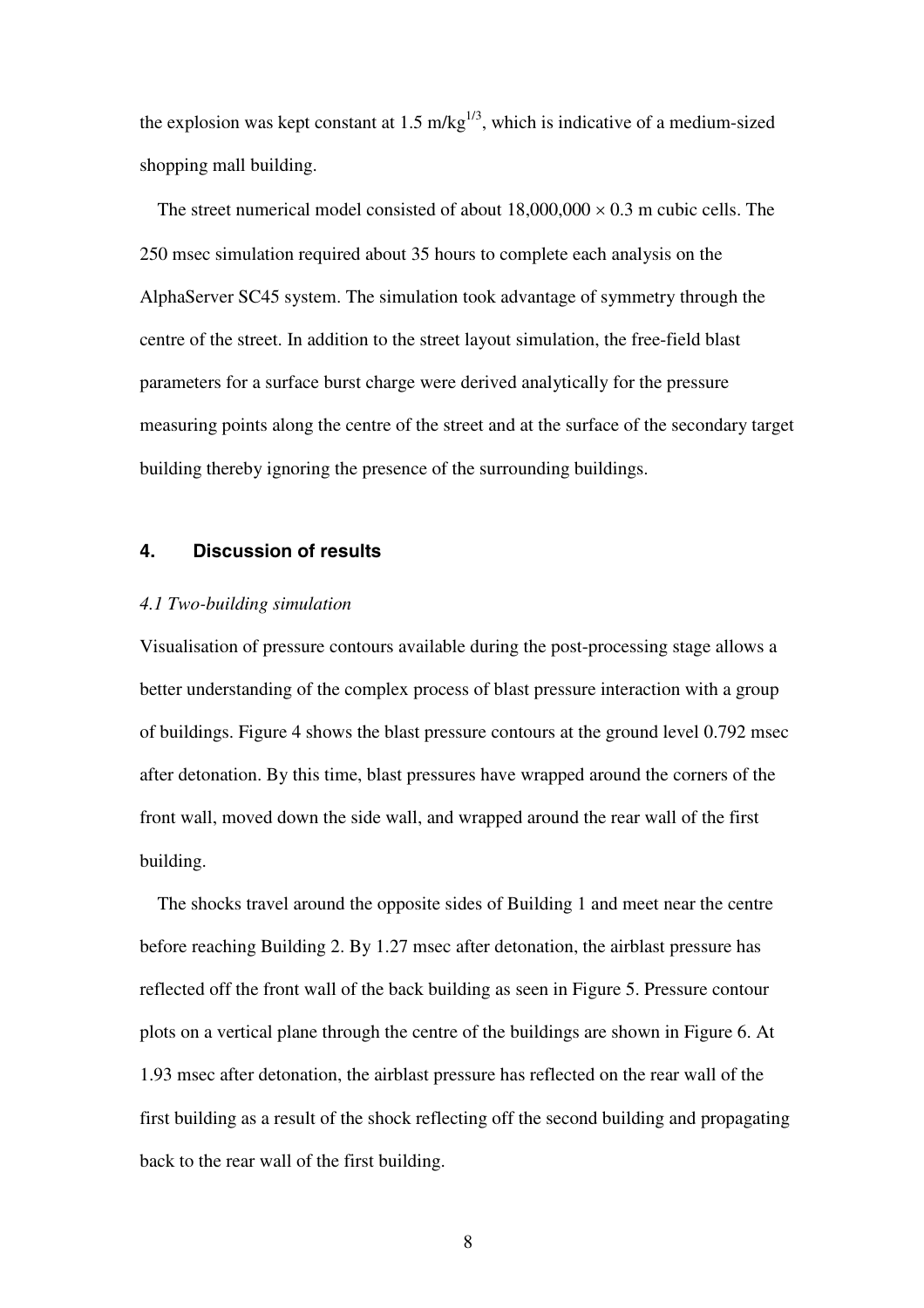The pressure and impulse histories measured at the ground level on the rear wall of the first building are shown in Figure 7. This figure shows that the rear wall experienced the second shock, which is about two and a half times as high as the pressure and impulse that initially loaded the building. These results clearly indicate the importance of considering adjacent structures for numerical simulation of the blast loads on buildings in an urban environment. If the presence of the second building were neglected, this would lead to a significant underestimation of the blast loads on the rear wall of Building 1. The pressure and impulse histories in Figure 7 are normalised by the peak pressure and peak positive impulse, respectively, associated with the first pressure pulse.

The relative values of the positive phase and negative phase impulses are also shown in Figure 7. The comparison of the impulses demonstrates that the negative phase impulse is three times greater than the positive phase impulse delivered by the first shock on the rear of Building 1, and twice as much as the positive phase impulse delivered by the second shock. This observation supports an assumption that the negative phase of the blast pulse may have an important influence on lightweight façade panel behaviour by causing the façade material to fail outward.

Figure 8 shows the pressure and impulse histories at the ground level on the front wall of Building 2. The results at this location for the two-building simulation are compared to the pressure and impulse at the same point for the single building simulation, where the first structure was removed from the model, thus exposing the second building to the direct blast effects from the explosion. Pressures and impulses in Figure 8 are scaled by the peak pressure and peak positive phase impulse, accordingly, associated with the two-building model. Thus, the peak reflected pressure on the front wall of Building 2 would be overestimated by a factor of 3.5 if the building in front of it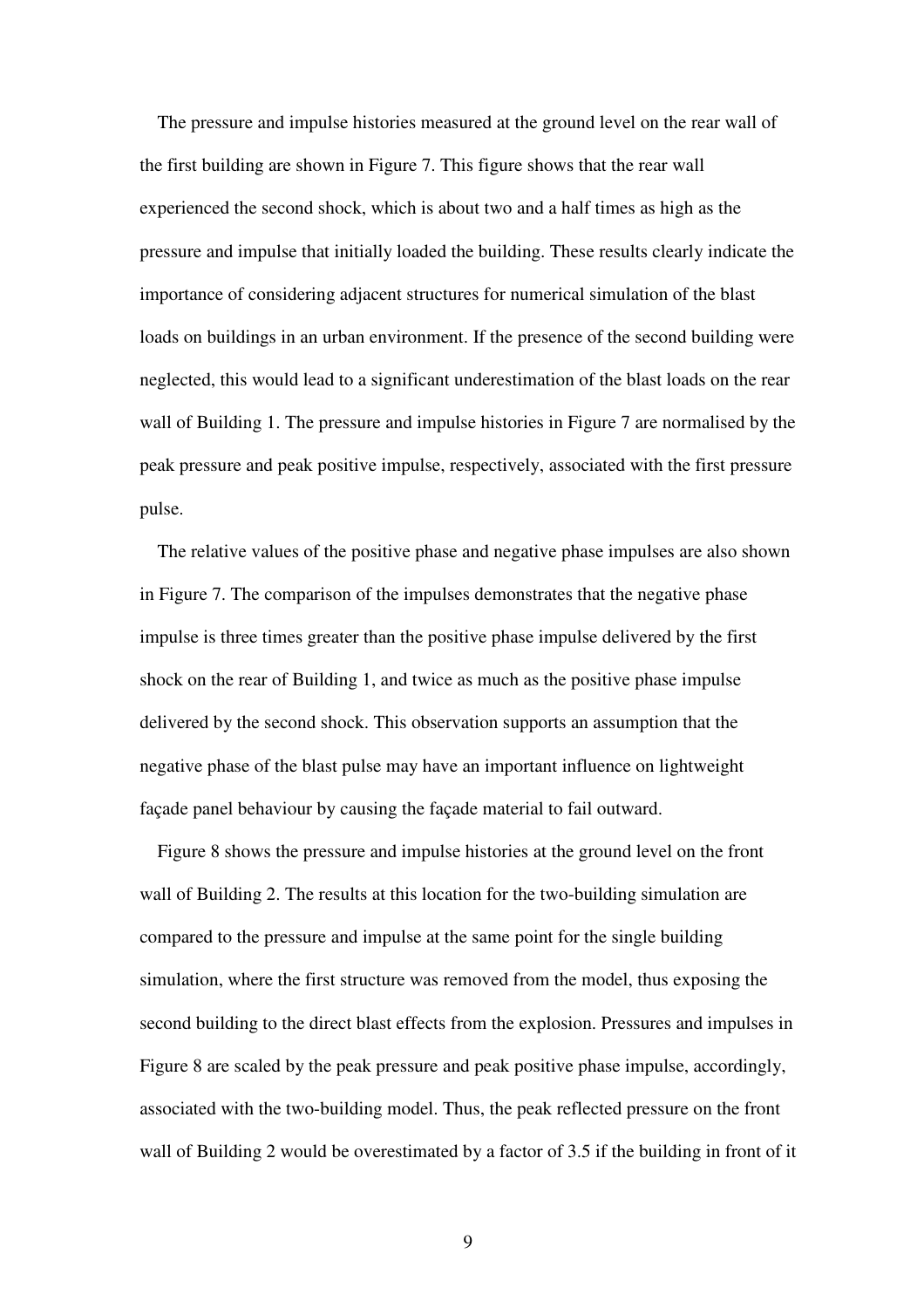were not present. The same is true for the peak positive phase impulse, which would be over-predicted by a factor of 2.6.

#### *4.2 Collateral blast effects analysis*

Figure 9 shows the effect of scaled building height  $h/W^{1/3}$  on positive phase pressure and impulse as a blast wave propagates along the street. The graphs compare the peak values of positive pressure and impulse measured at the centre of the street at the ground level for four scaled building heights with the corresponding values for a freefield surface burst of the same hemispherical charge at the same scaled distance. The computer program ConWep [15] was used to make free-field hemispherical predictions for comparison with the Air3D predictions.

It is seen from Figure 9 that the channelling effect along the street is clearly evidenced by the higher pressures and impulses calculated for a street environment compared with those from a free-field surface burst. Considering Figure 9(a)*,* the peak overpressure is significantly enhanced due to multiple reflections from the nearby buildings. It also shows that the pressure–distance relationships for the selected scaled distances are nearly coincident at scaled distances below  $Z = 5.0$  m/kg<sup>1/3</sup>. At more extended distances from the source, the line corresponding to the scaled building height of  $h/W^{1/3} = 1.0$  m/kg<sup>1/3</sup> deviates from the remaining curves. This implies that buildings with the scaled height greater than  $h/W^{1/3} = 1.0$  m/kg<sup>1/3</sup> provide an equivalent level of confinement with respect to the peak overpressure measured along the street. This fact can be used for practical purposes to develop a single pressure enhancement factor– scaled distance relationship to account for an urban environment without considering the height of the surrounding buildings.

The effects of partial confinement of a blast wave in a street on positive phase impulse for the selected scaled building heights are presented in Figure 9(b). The street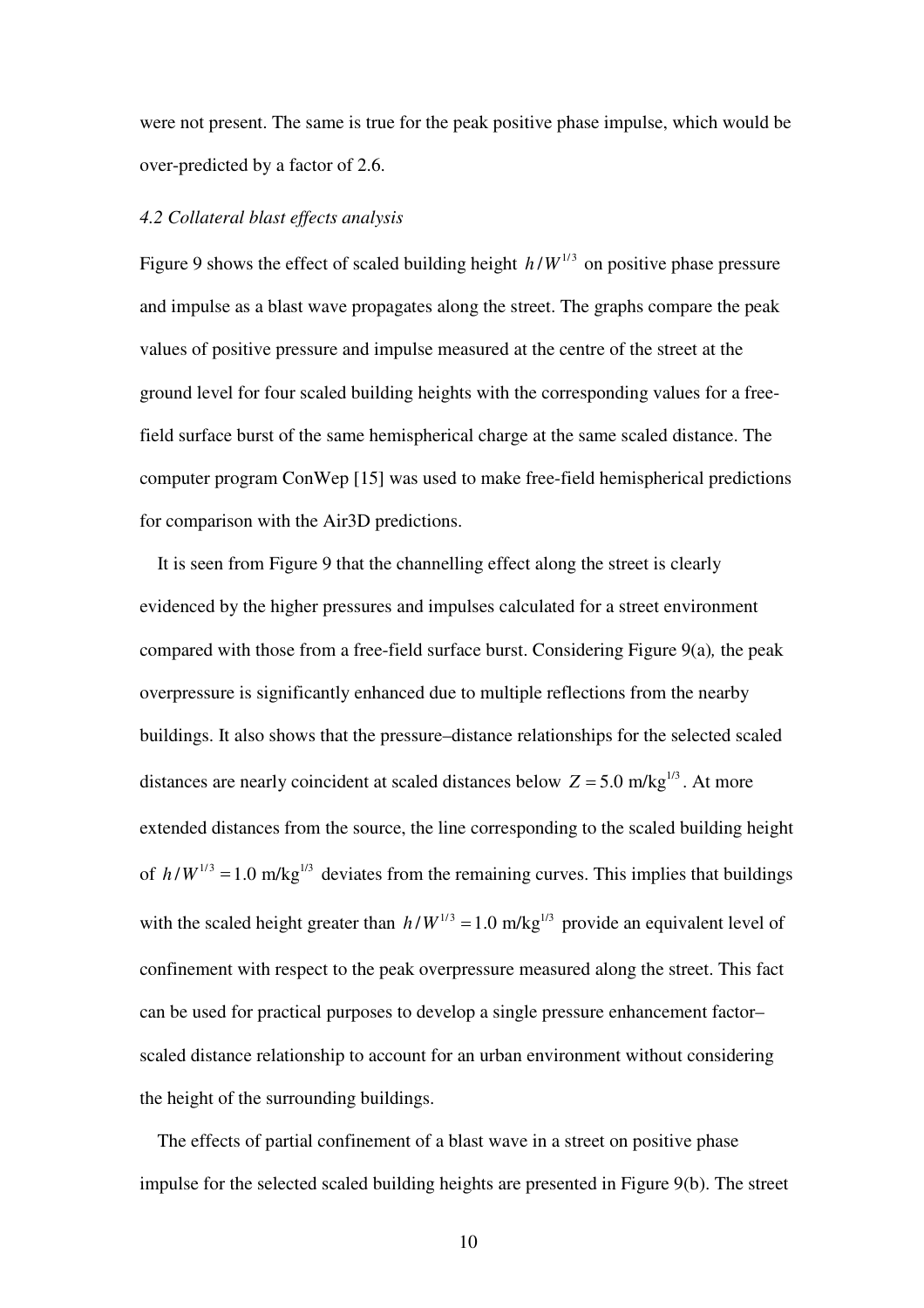positive phase impulses are appreciably higher than the ones for a surface-burst charge in a free-field environment. The curves on the graph become essentially coincident for the scaled building heights  $h/W^{1/3} \geq 3.0$  m/kg<sup>1/3</sup>. Therefore, this scaled building height can be considered as a limiting level above which the street positive impulses at ground level do not vary appreciably. This finding accords with Rose and Smith's [2] finding that the scaled building height of 3.2 m/kg<sup> $1/3$ </sup> is the effective maximum height considered for practical applications. One can also notice a significant reduction in the positive phase impulse beyond the scaled distance of  $Z = 8.0$  m/kg<sup>1/3</sup>. The corresponding impulse measuring point was located in the middle of a T-junction where the blast wave originating from the street reduced its strength due to diffraction over the vertical corners of the buildings.

Numerical simulations using the Air3D code were used to derive design factors to account for the influence of an urban environment on the blast wave properties as a function of distance. Based on the results depicted in Figure 9, the ratios of the pressure and impulse can be calculated at each scaled distance. Channelling of the blast is shown to increase peak pressure by about 400 per cent and peak impulse by about 500 per cent at extended distances from the source compared with analytical results for the blast wave expanding hemispherically over a flat surface.

The results of numerical simulations have demonstrated that blast waves reflect off the ground and adjacent structures, reinforcing the intensity of the blast's effects. As the blast wave propagates along the street and is about to reach the target building, the positive phase side-on overpressure and impulse are already enhanced by more than 300 per cent compared with the free-field blast wave parameters.

The reflected overpressure time history at the base of the secondary target building is shown in Figure 10. The free-field reflected overpressures predicted by ConWep [15]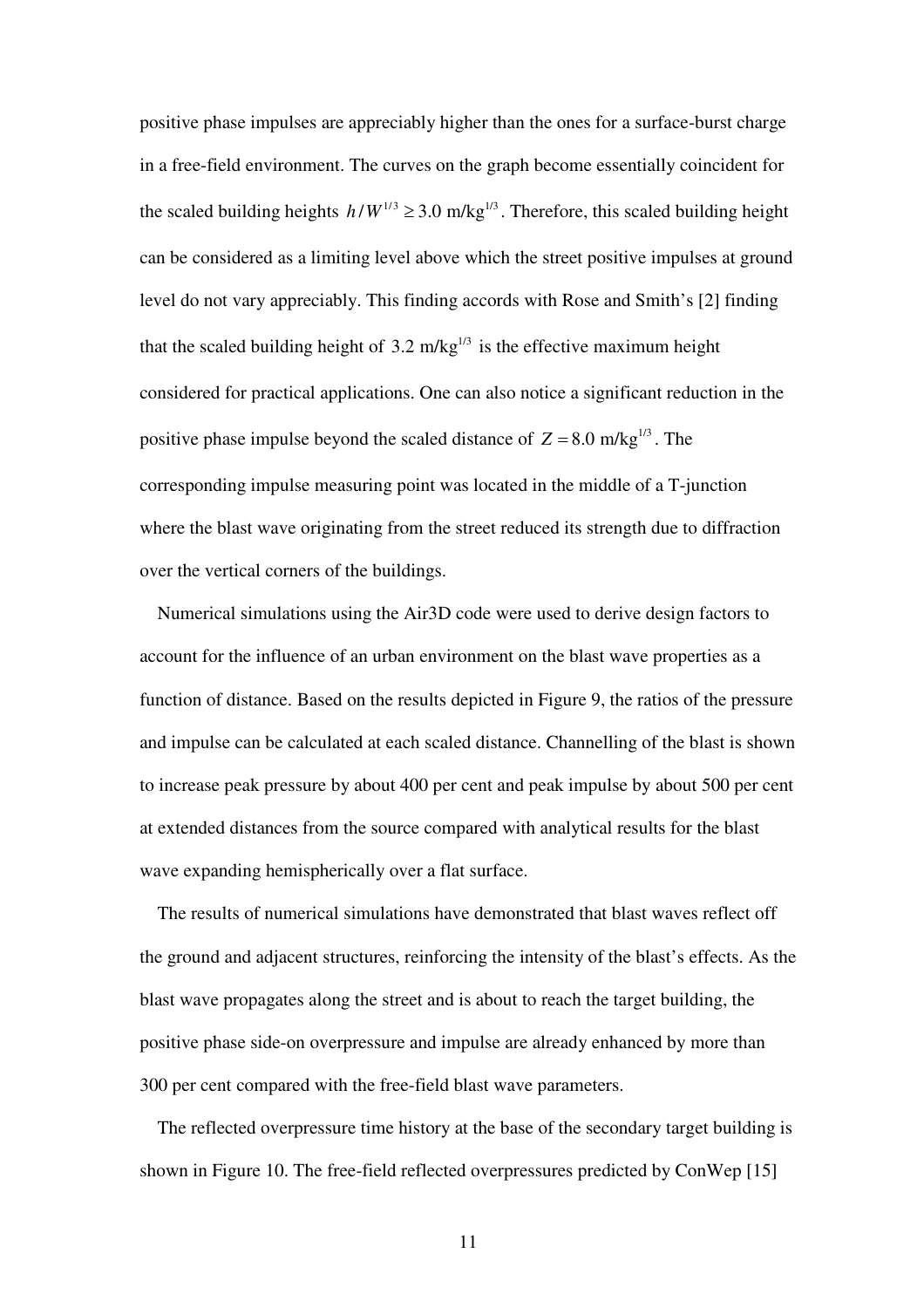are also shown in this figure. The free-field curve was developed for a hemispherical surface burst of a W-kg explosive charge at a standoff distance of 100 m without considering the neighbouring buildings. The channelling effect is shown to enhance peak reflected overpressure by 300 per cent compared with the simplified empirical result.

Peak reflected pressure and impulse enhancement factors for the front wall of the secondary target building are shown in Figure 11. Reflected pressure predictions on the front wall were compared with the reflected pressures as computed by ConWep. The enhancement factors were calculated as ratios of numerical and empirical values of peak reflected pressure and impulse at each target point. The target points were along a vertical line at the centre of the front wall. Figure 11 shows that peak pressures are enhanced by a factor of three and peak impulses by a factor of two. The enhancement factor has relatively uniform distribution along the height of the target building. Near the top of the building, the strength of the blast wave is reduced due to diffraction over the roof (usually referred to as clearing), and the enhancement factor is reduced for both pressure and impulse.

It should be noted that values of pressure and impulse enhancement factors which were evaluated from this numerical simulation would be affected by the scaled street width. The numerical experiments [2] have demonstrated that the enhancement is affected significantly by the street width if the scaled street widths

 $w/W^{1/3}$  < 4.8 m/kg<sup>1/3</sup>.

# **5. Conclusions**

The existing engineering-level techniques for calculating the blast effects on buildings are based on the assumption that the building experiences a load estimated assuming that it is isolated in an open space. Historical evidences suggest that the actual blast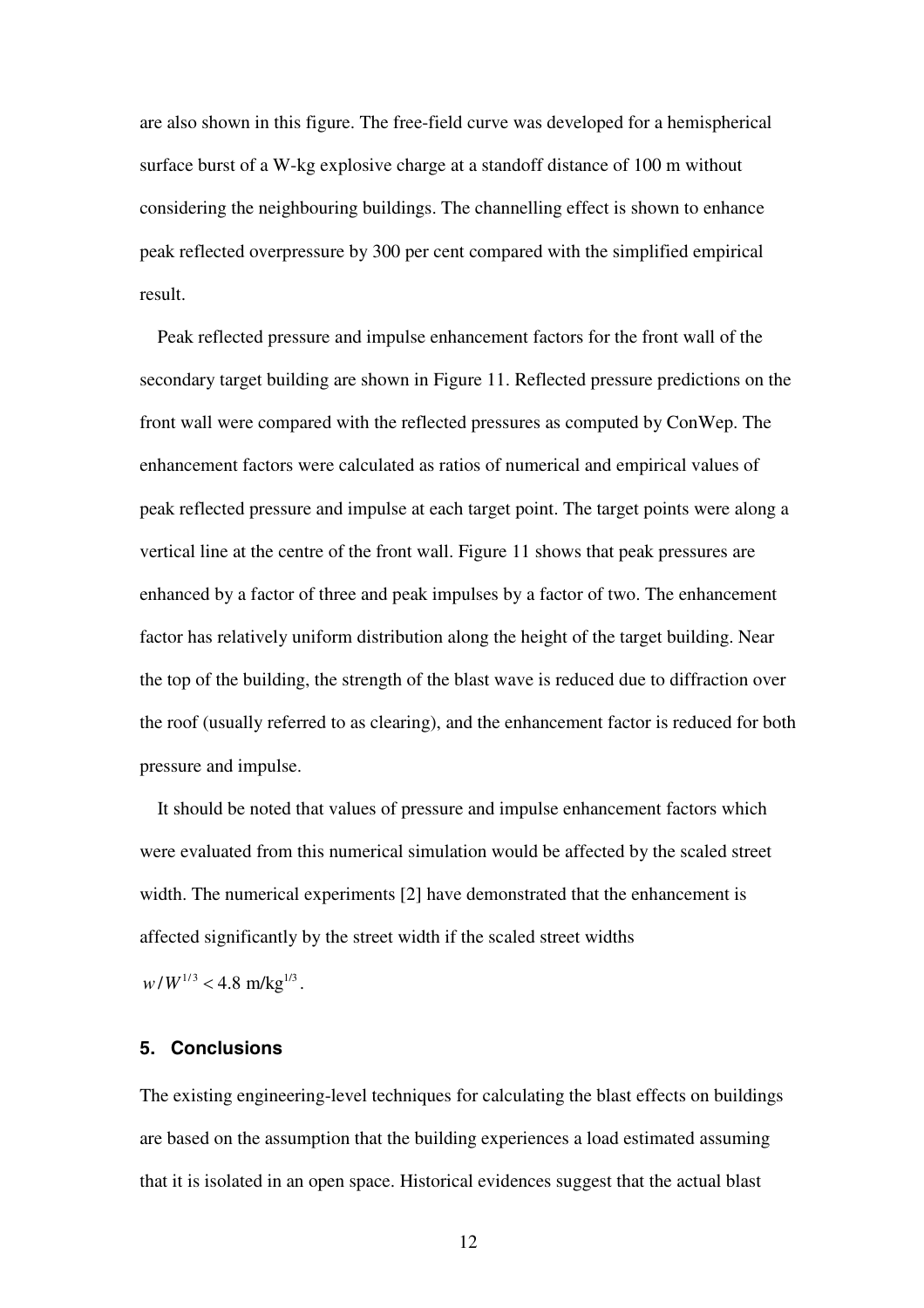loads can either be reduced due to shadowing by intervening buildings or can be enhanced due to the presence of other buildings in the vicinity.

The presented results for the two-building simulation and their comparison to the simplified methods of evaluating loads on buildings have demonstrated the importance of accounting for adjacent structures when determining the blast loads on buildings in an urban layout.

In this paper, a tentative attempt has been made to characterise the blast environment by considering a simple urban configuration with a relatively long, straight street segment and a T-junction at the far end. Numerical simulations using a computational fluid dynamics (CFD) code Air3D have been used to determine the blast effects on a building in a typical urban terrain. Each simulation provided the variation with distance of peak overpressure and impulse. When compared with the corresponding variations for a surface burst of a hemispherical charge in a free-field environment, these variations allow calculation of the pressure and impulse enhancement factors at each scaled distance from the charge. The resulting enhancement factors can be used effectively to modify the blast parameters obtained from simplified analytical techniques.

The use of both analytical techniques and sophisticated CFD numerical simulations can provide an effective approach to determining blast loads in an urban environment. Further efforts are needed to perform quantitative analysis of the phenomena of blast wave interaction with groups of structures using high performance computing facilities and massively parallel processors. This will lead to improved models for predicting blast effects as well as direct and collateral damage when a structure is subjected to a bomb attack in city centres.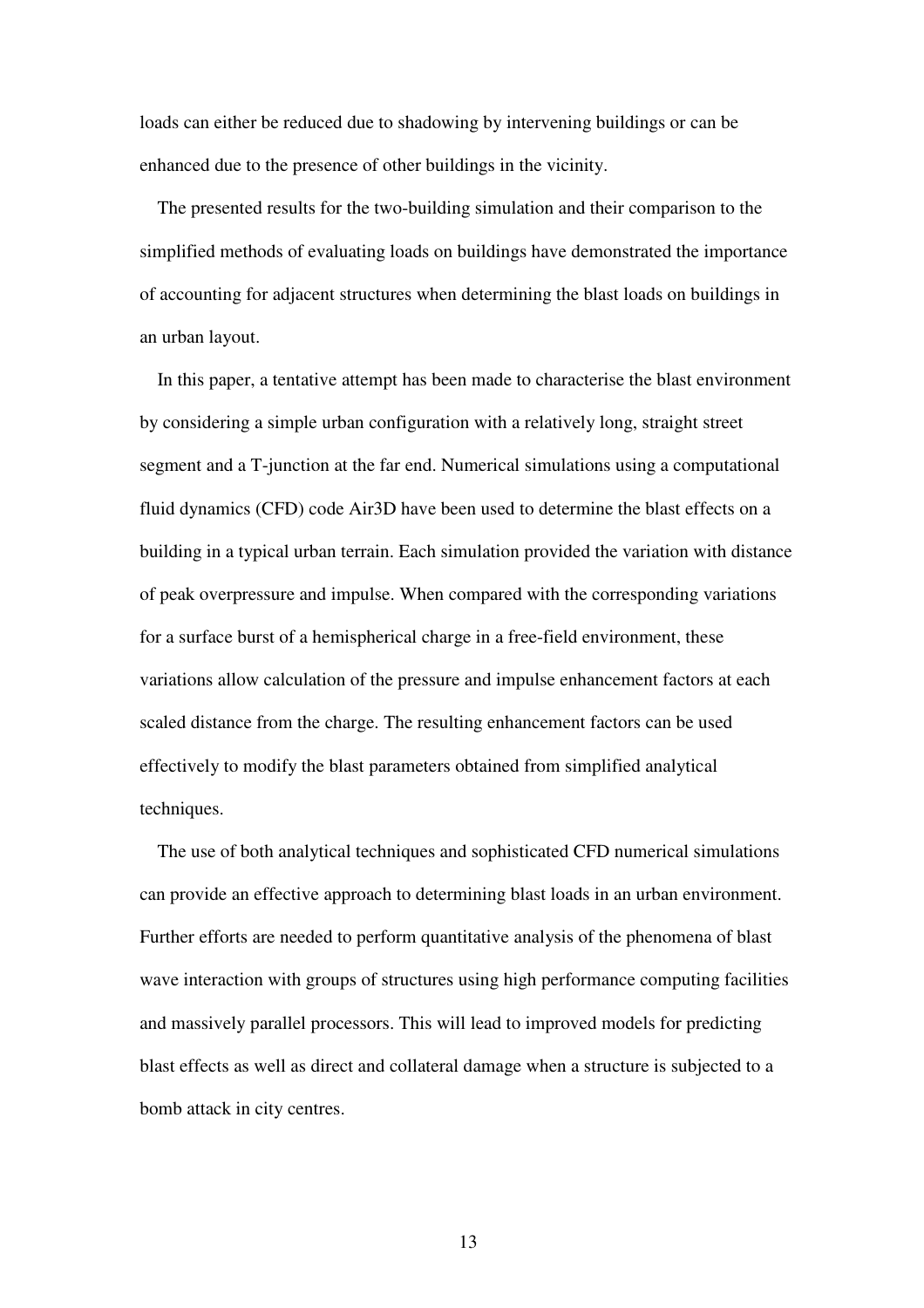# **Acknowledgements**

This work was undertaken as part of a project funded by the University of Wollongong

research grants scheme. The research was conducted using the resources of the

Australian Partnership for Advanced Computing (APAC) National Facility.

# **References**

1. Rose TA, Smith PD. The influence of street junctions on blast wave impulses produced by vehicle bombs. In: The 11th International Symposium on Interaction of the Effects of Munitions with Structures. 2003.

2. Rose TA, Smith PD. Influence of the principal geometrical parameters of straight city streets on positive and negative phase blast wave impulses. International Journal of Impact Engineering 2002;27:359-376.

3. Remennikov AM. Evaluation of blast loads on buildings in urban environment. In: The 8th International Conference on Structures Under Shock and Impact. 2004. p. 73- 82.

4. Smith PD, Whalen GP, Feng LJ, et al. Blast loading on buildings from explosions in City Streets. Proceedings of the Institution of Civil Engineers-Structures & Buildings 2001;146(1):47-55.

5. U.S. Department of Army Technical Manual (TM5-1300). Design of structures to resist the effects of accidental explosions. Washington, D.C.; 1990.

6. U.S. Department of Army Technical Manual (TM5-855-1). Fundamentals of Protective Design for Conventional Weapons. Washington, D.C.; 1986.

7. Remennikov AM. A Review of methods for predicting bomb blast effects on buildings. Journal of Battlefield Technology 2003;6(3):5-10.

8. Century Dynamics. AUTODYN 2-D & 3-D User's Manual; 2003.

9. McGlaun JM, Thomson SL, Elrick MG. CTH: A three-dimensional shock wave physics code. International Journal of Impact Engineering 1990;10:351-360.

10. Armstrong BJ, Rickman DD, Baylot JT, et al. Code validation studies for blast in urban terrain. In: Proceedings of 2002 HPC User's Group Conference. 2002.

11. Rose TA. Air3D User's Guide. 7.0: RMCS, Cranfield University, UK; 2003.

12. Fairlie GE, Johnson NF, Moran KC. Validated numerical simulations of blast loads on structures. In: 16th International Symposium on Military Aspects of Blast and Shock. 2000.

13. Bevins TL, Armstrong BJ, Baylot JT, et al. Multiple building simulations and effect of berms behind blast barrier walls. In: Proceedings of the 2003 HPC User's Group Conference (DoD UGC'03). 2003.

14. Smith PD, Rose TA, Green JA. The effect of arrays of suburban buildings in providing shielding from blast. In: The 11th International Symposium on Interaction of the Effects of Munitions with Structures. 2003.

15. Hyde DW. Conwep - Conventional Weapons Effects: Department of the Army, Waterways Experimental Station, US Army Corps of Engineers, Vicksburg; 1992.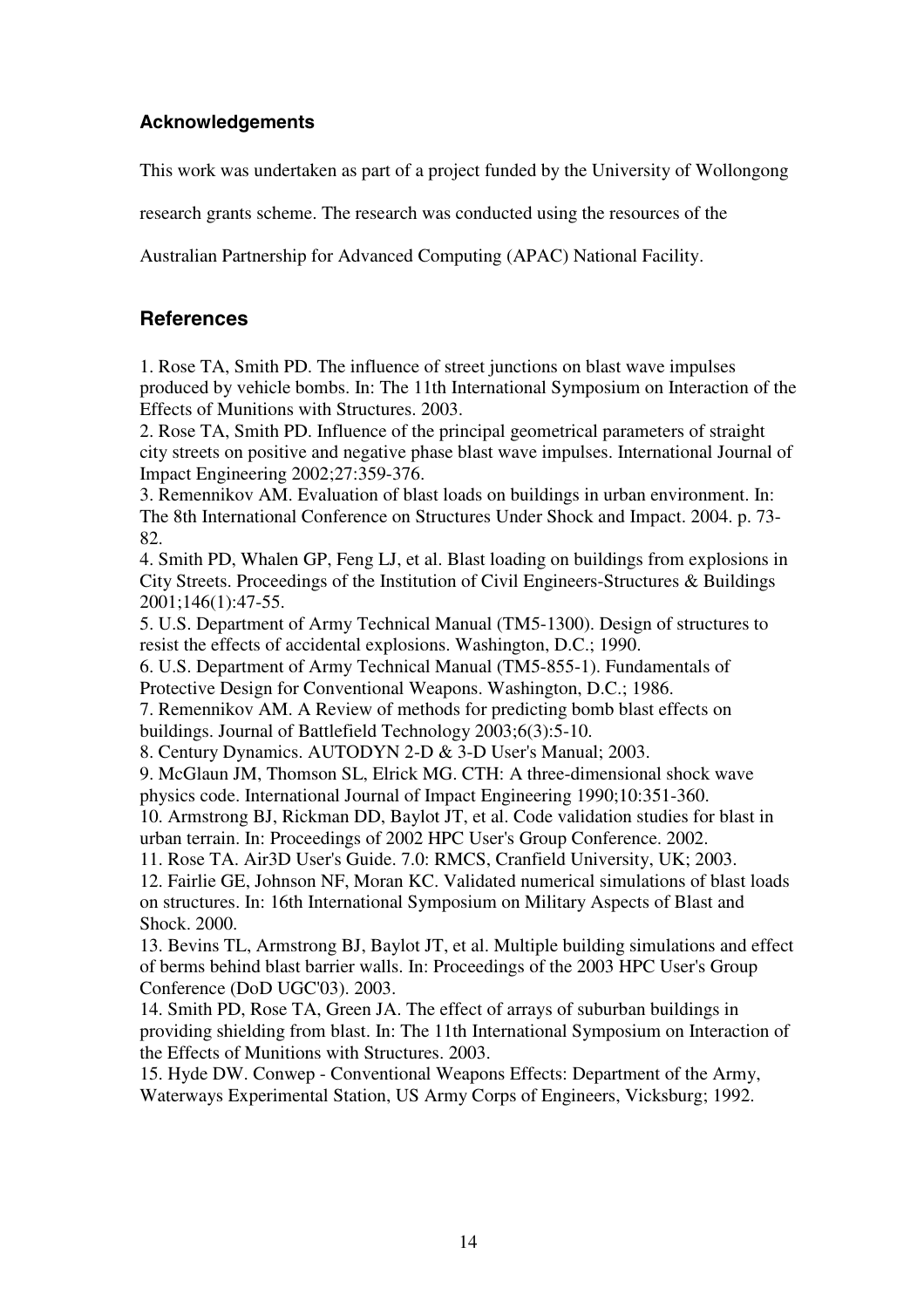

**Figure 1.** Experimental peak reflected overpressure on target building with and without adjacent buildings (*after* Smith et al. [4])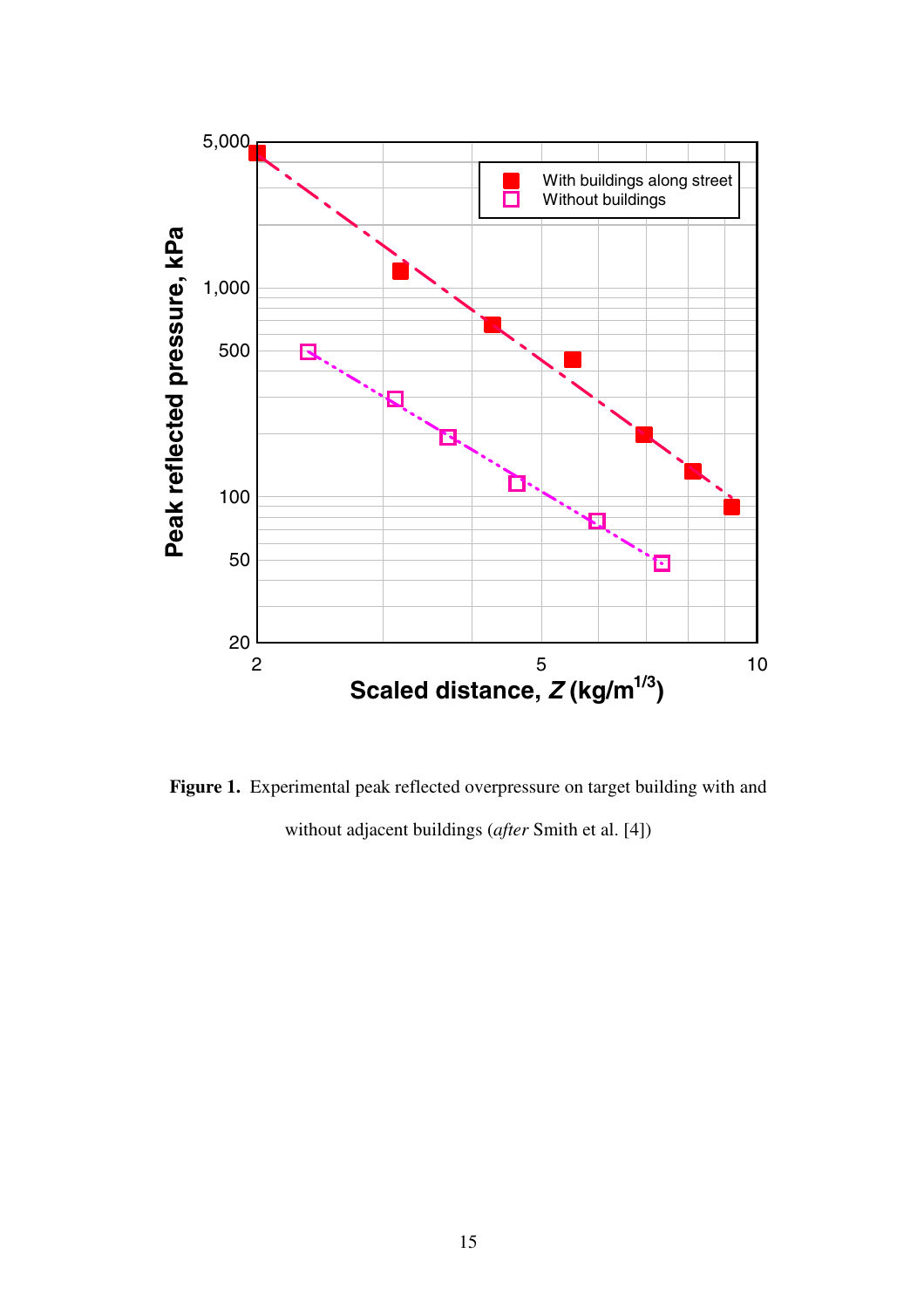

**Figure 2.** Two-building model showing charge location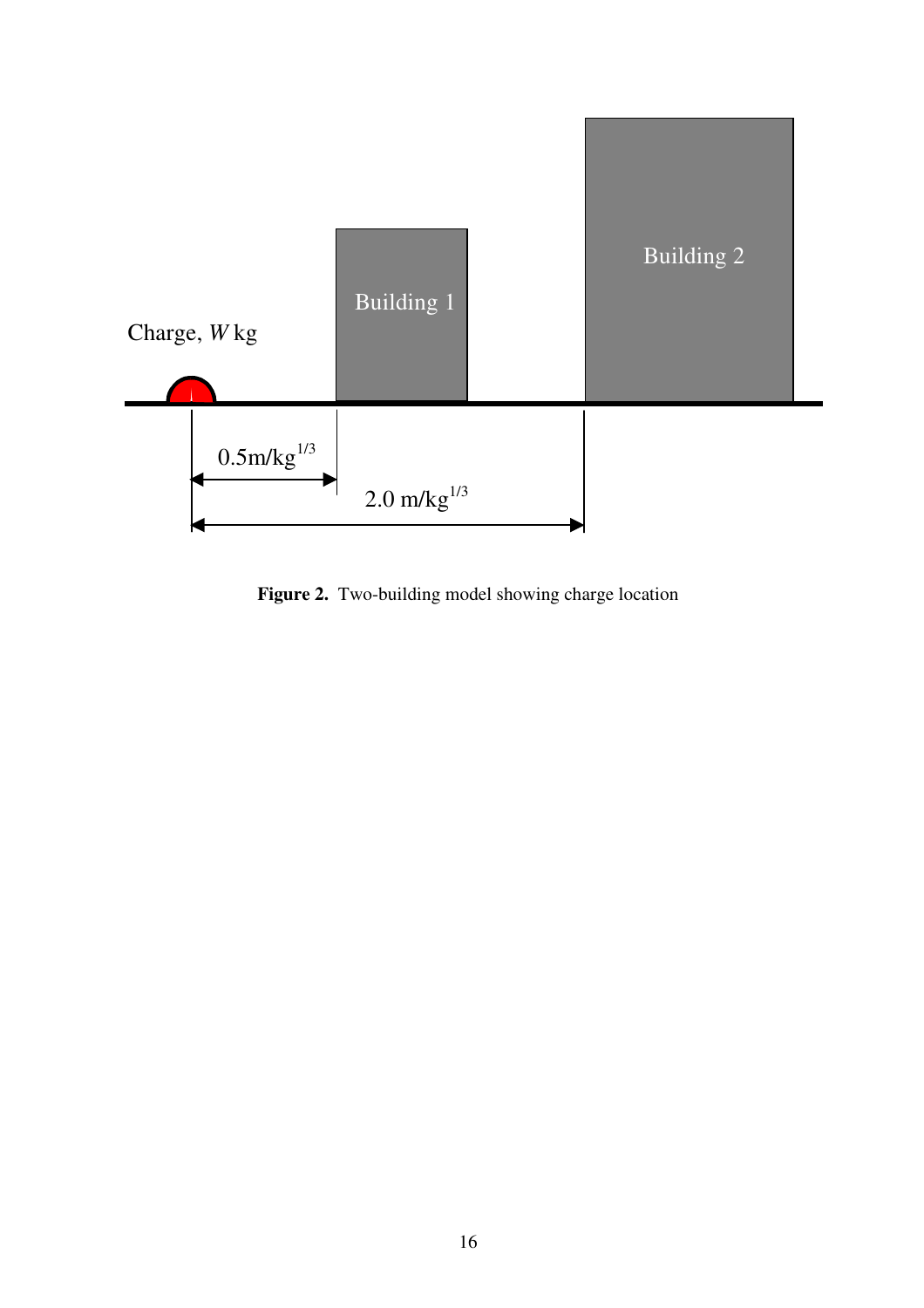

**Figure 3.** Simulation model for collateral blast effects on a building in city layout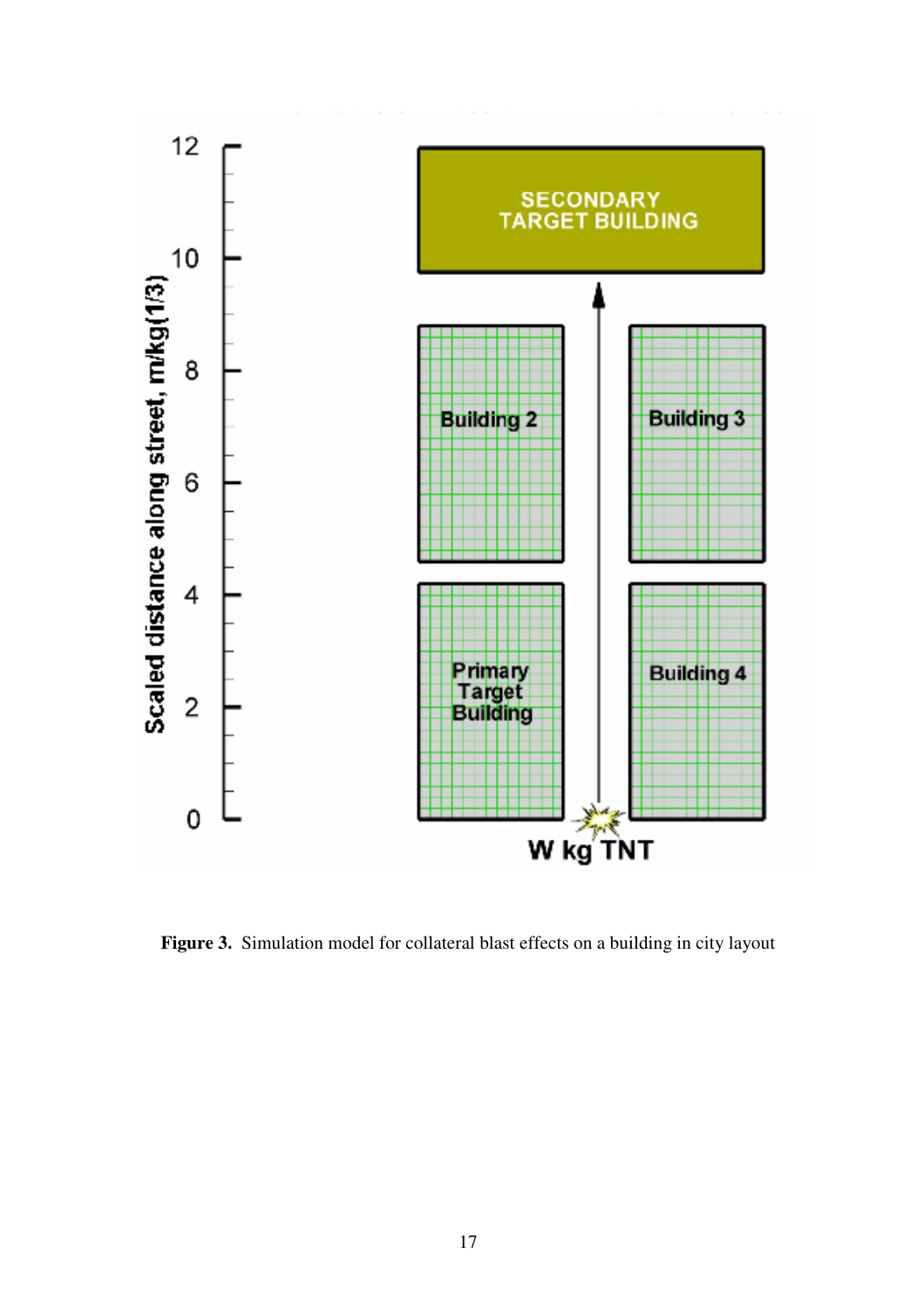

**Figure 4.** Blast pressure contours after  $t = 0.792$  msec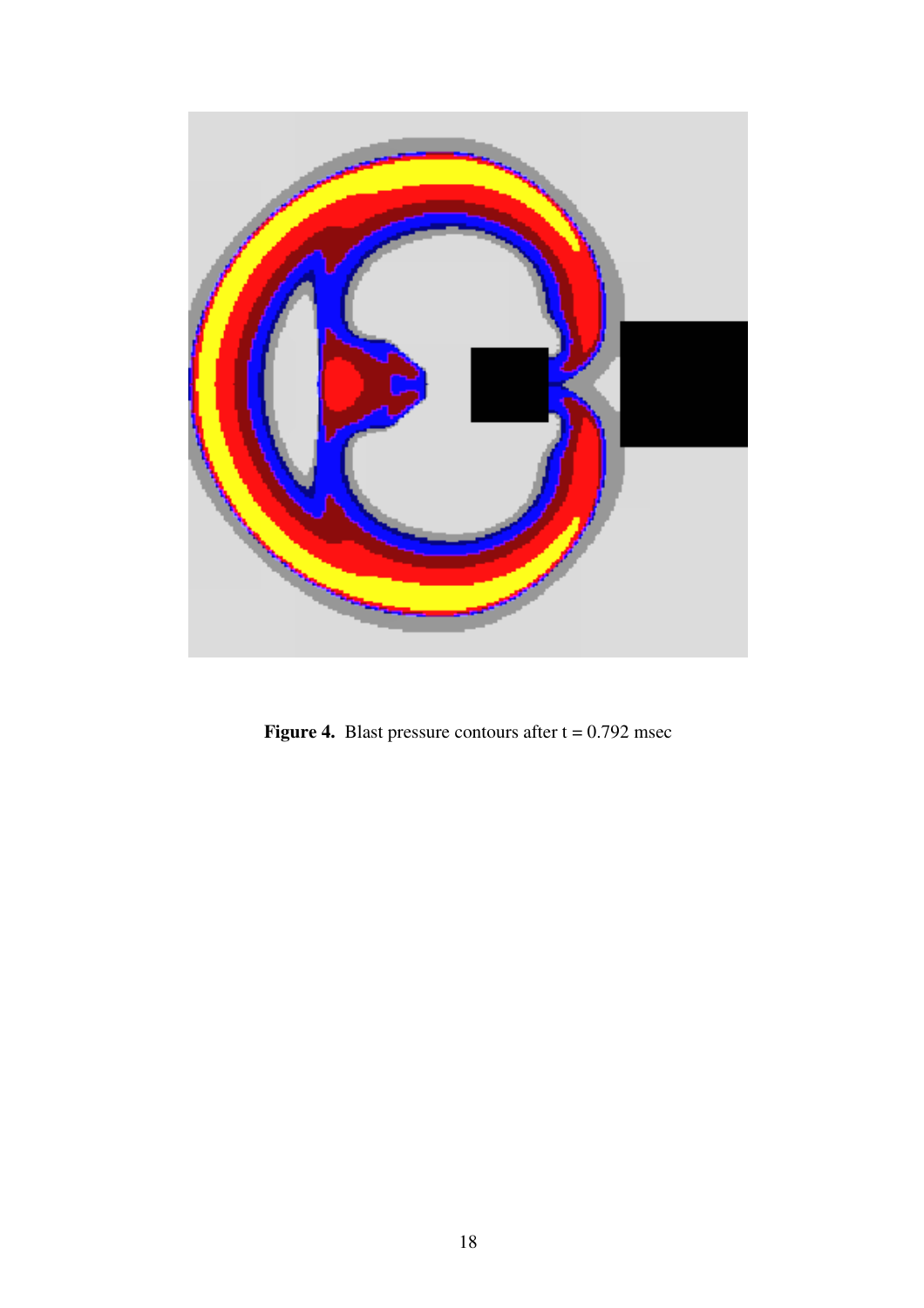

**Figure 5.** Blast pressure contours after  $t = 1.27$  msec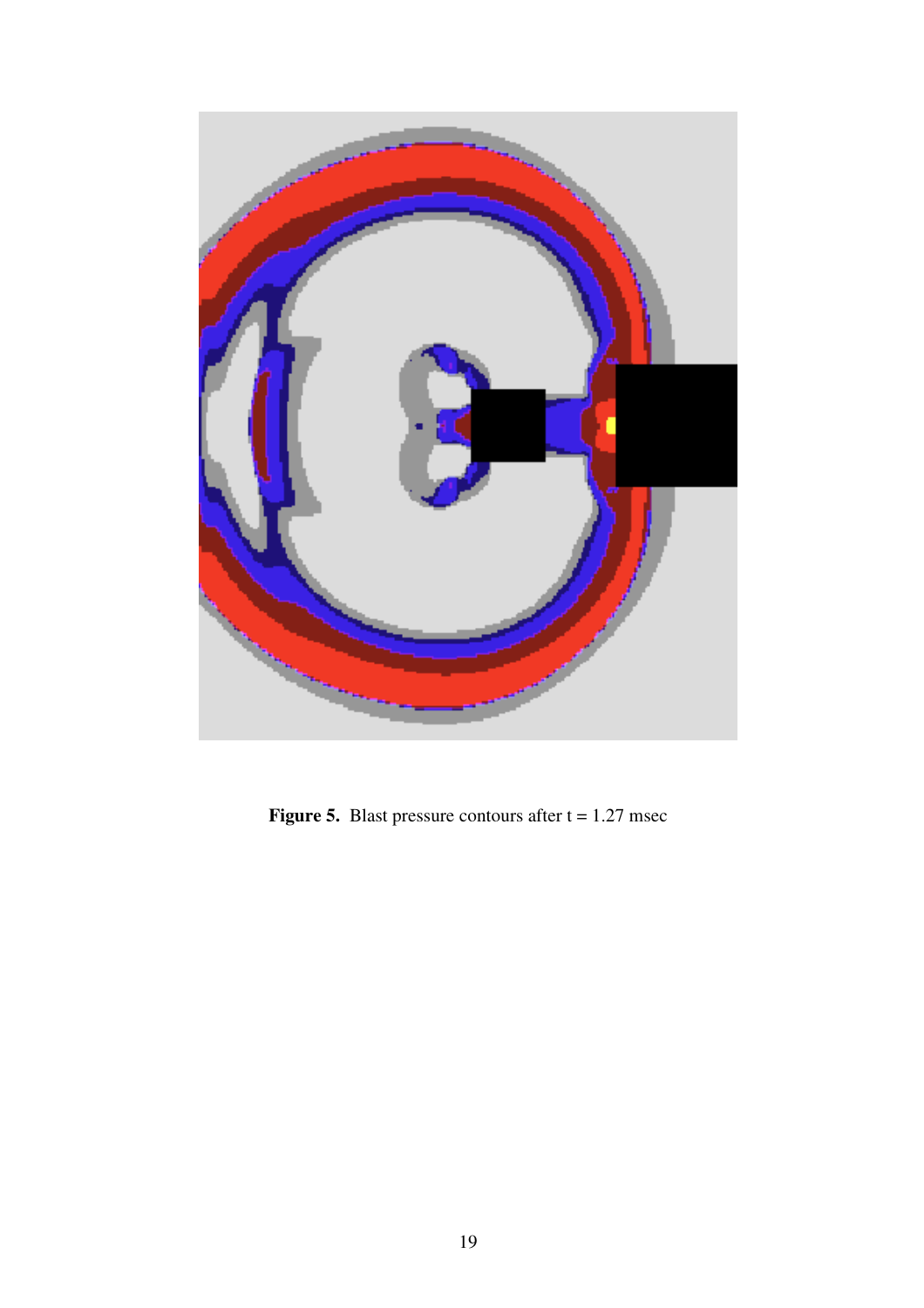

**Figure 6.** Blast pressure contours after  $t = 1.93$  msec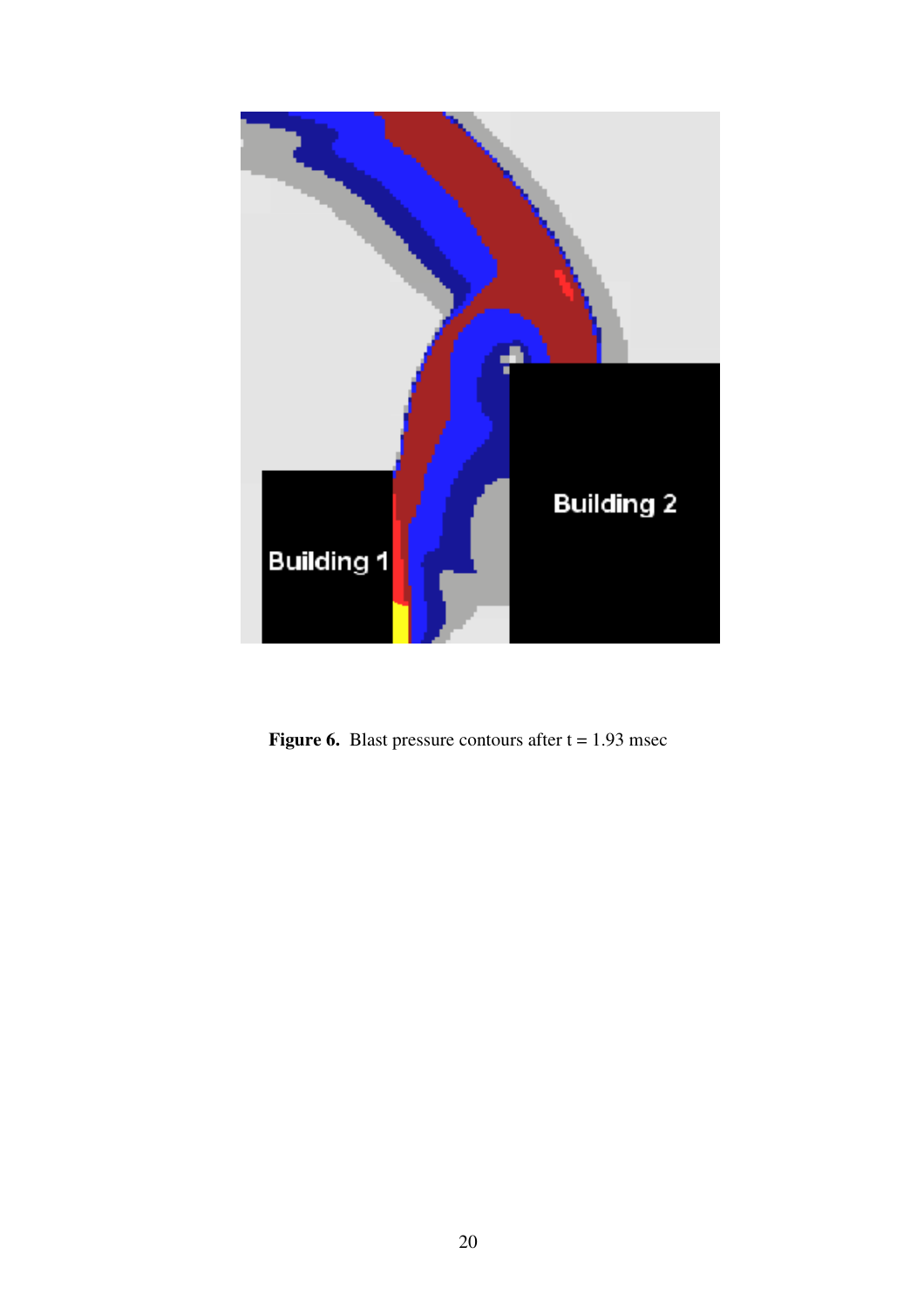

**Figure 7.** Blast pressure and impulse histories on rear wall of Building 1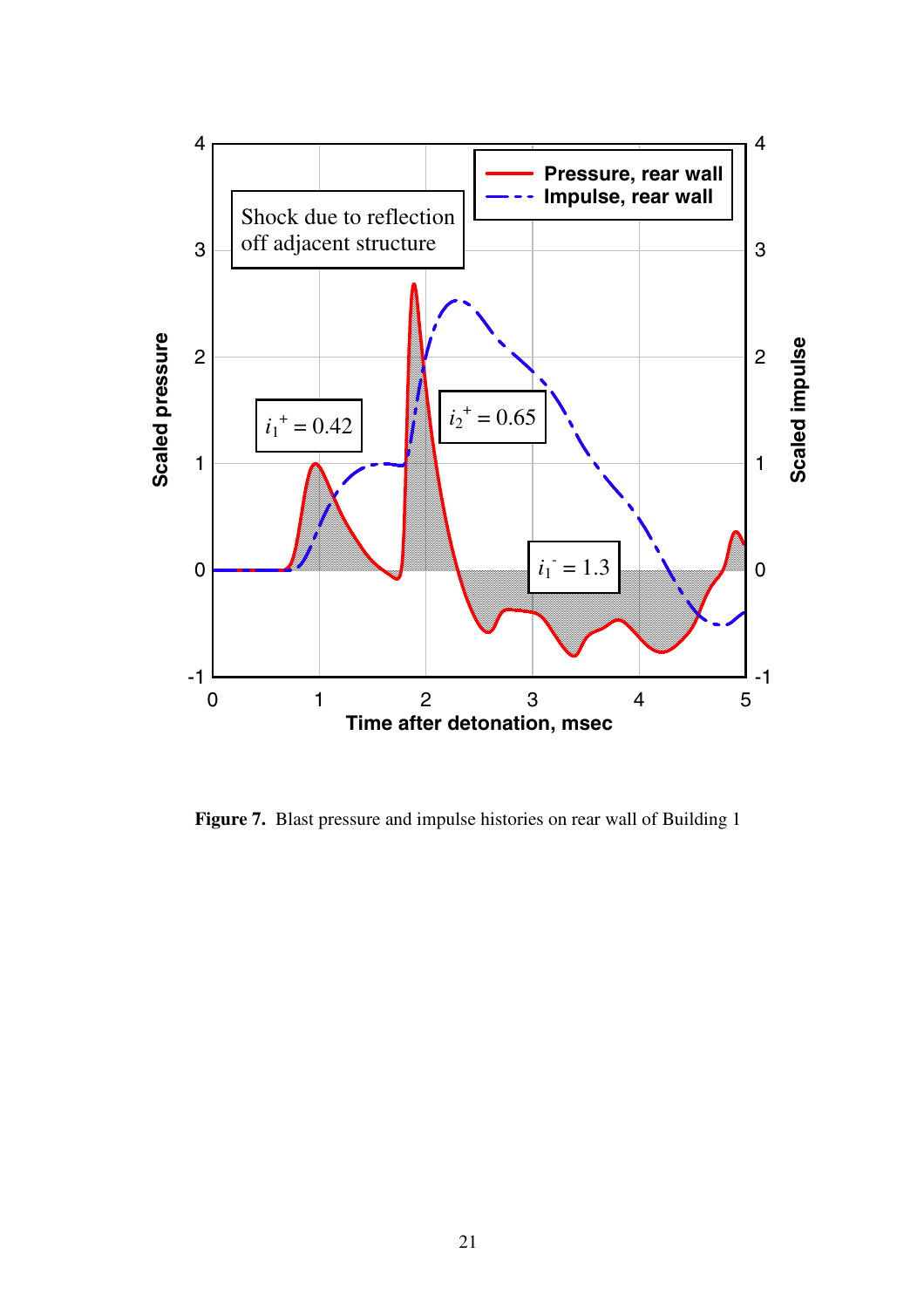

**Figure 8.** Comparison of pressure/impulse histories on front wall of Building 2 for single- and two-building simulations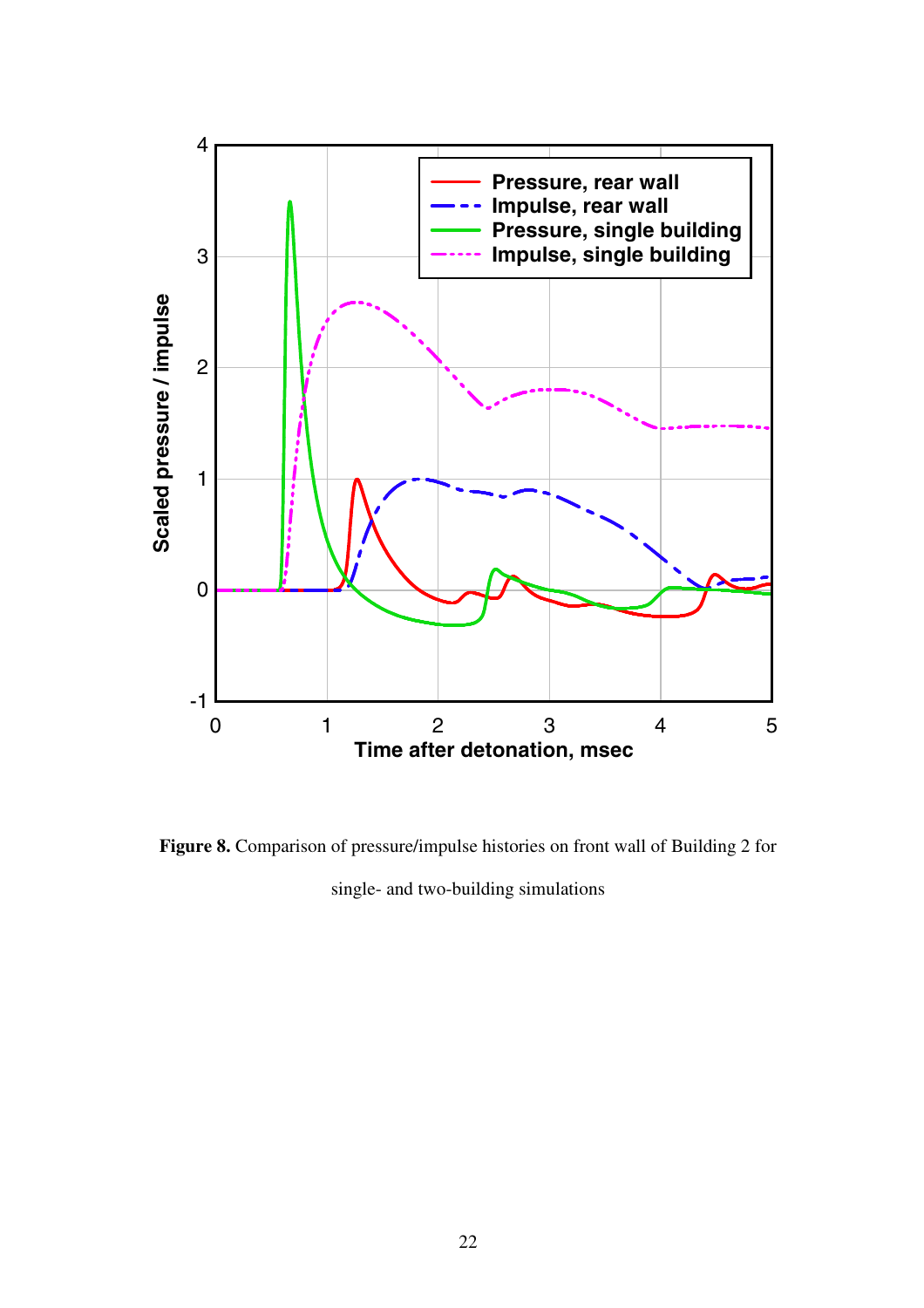

**Figure 9.** Distribution of the peak overpressures and impulses enhanced by blast focussing along the street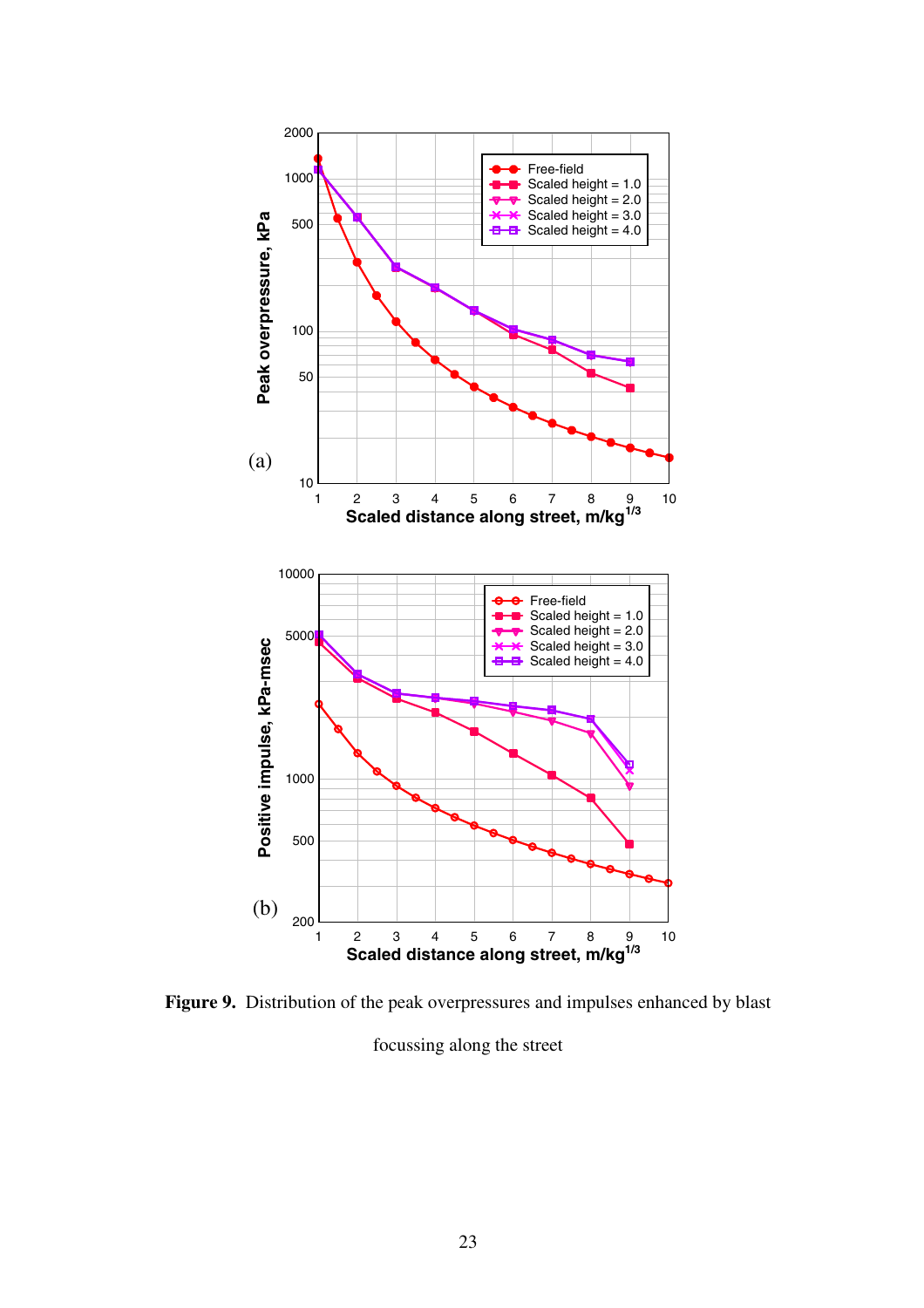

**Figure 10.** Reflected pressure time history at base of target building.